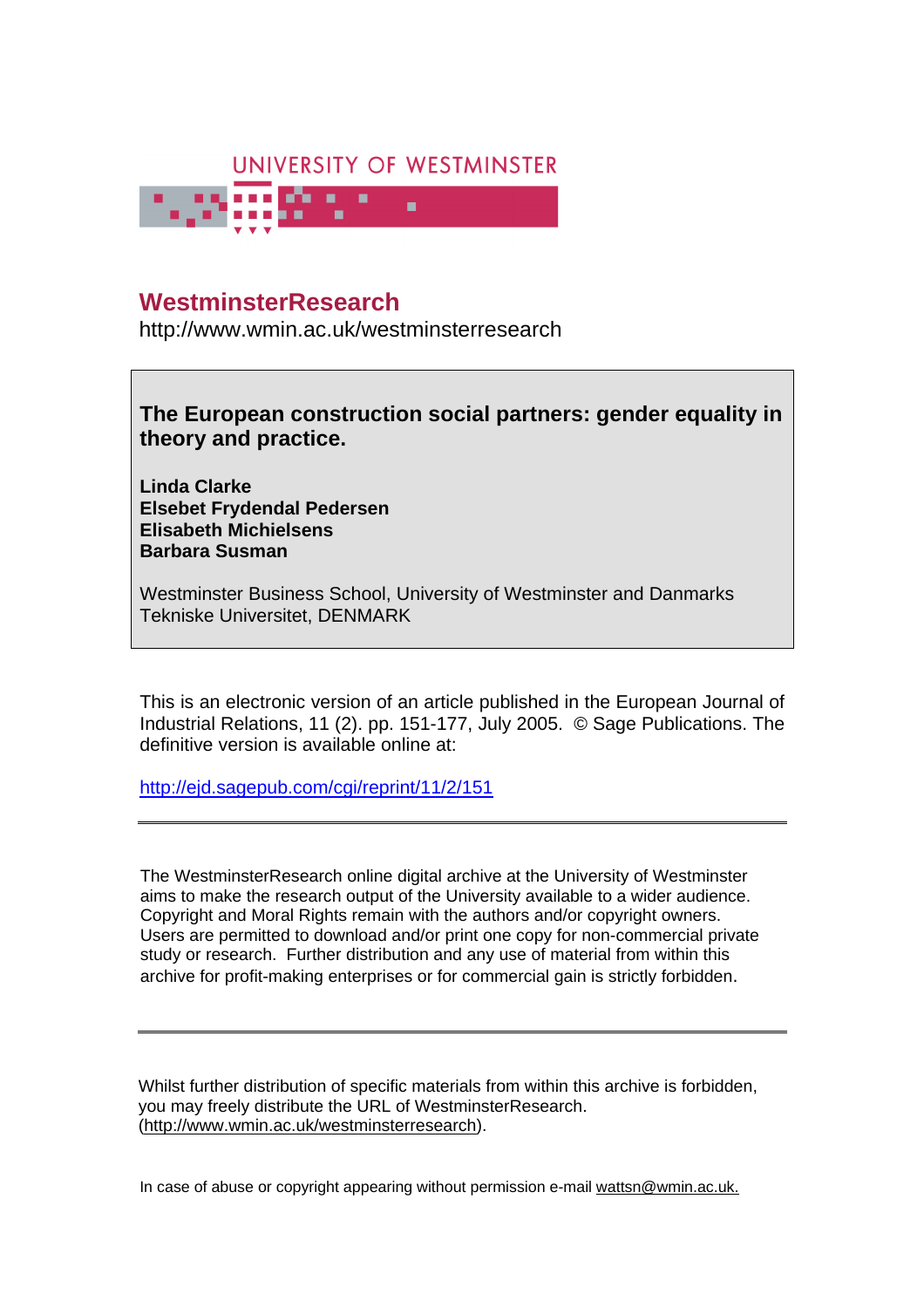# **Linda Clarke, Elsebet Frydendal Pedersen, Elisabeth Michielsens and Barbara Susman**

University of Westminster, UK and Danmarks Tekniske Universitet, DENMARK

# **The European Construction Social Partners: Gender Equality in Theory and Practice**

**ABSTRACT** ● **This article explores the social partners' role in the gender equality agenda in construction at skilled operative level. It draws on a survey of the European construction social partners that investigated the presence of women in skilled trades and the policies, collective agreements and practices that play a role in women's integration. The responses indicate that the construction industry still displays inertia and conservatism, and that the social partners corroborate rather than counter this. They express a 'discourse' of gender equality, but this does not automatically lead to equal opportunity policies or programmes. The social partners have the platform to make inroads and to change the industry from within, but need further encouragement to put this on their agenda.** 

### **Introduction**

There are few sectors in Europe where gender segregation in the labour market is more evident than the construction industry, particularly at skilled operative level. In this article, we explore the position of the social partners towards the gender equality agenda, especially regarding skilled trades such as carpenters, painters and bricklayers. We ask whether the social partners in construction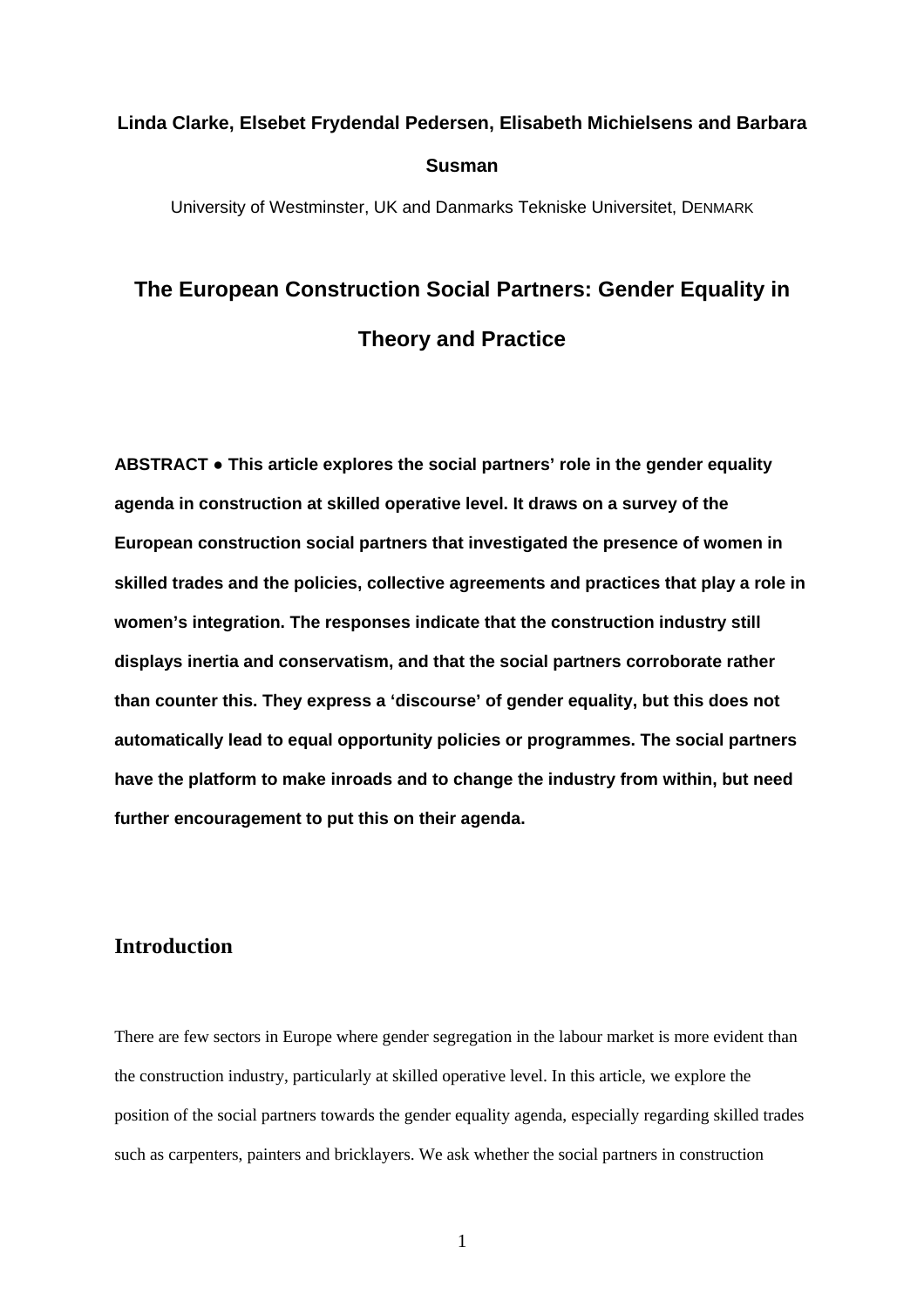advance the inclusion of women, in line with the European employment and equality agenda, or whether they are guilty of preserving women's present marginalization.

 The article draws on a survey of the social partners in construction in both west and east Europe. This investigated the presence of women in skilled trades in each country and the existence of policies, collective agreements or practices that play a role in their integration. The findings show that there are few exceptions to the dominant picture of low female representation in construction, little changed over the past ten years. The social partners have had little impact on increasing the representation of women in the industry overall and there appear to be few internal or external forces driving them to change the situation.

 EU social and employment policies have a long-standing focus on gender inequalities in Europe, embracing the principles of equal opportunities and gender mainstreaming. Key objectives are to reduce both the gender pay gap and sectoral as well as occupational gender segregation, which are seen as creating 'rigidity in the labour market, reducing the market's ability to respond to change' (EC, 2001). However research shows that the impact of this agenda in national member states remains uneven, and that there is a tension between the targets of increasing participation and reducing segregation (Gonäs, 2004; Rubery et al., 2003).

 The social partners (ETUC, UNICE and CEEP) play a very important role in regulating European employment and equality issues (Léonard, 2001). The first two agreements reached under the Maastricht procedures and subsequently adopted as directives --- on parental leave (1995) and part-time work (1997) --- had clear gender equality implications. EU policy puts considerable stress on the potential of collective agreements to address labour market inequalities: 'if collective bargaining lacks a gender perspective, it is very likely that agreements will institutionalise discriminatory practice, entrench rather than challenge gender segregation of work, and operate on a male norm of employment, to the obvious disadvantage of women' (eiro, 2000). Yet are the social partners really in the forefront in ensuring the implementation of this agenda at European and national levels?

 Much research has addressed the role of trade unions on gender issues (for instance, Cockburn, 1991; Dickens, 2000; Kirton and Greene, 2002; Wajcman, 2000). Colgan and Ledwith (2002)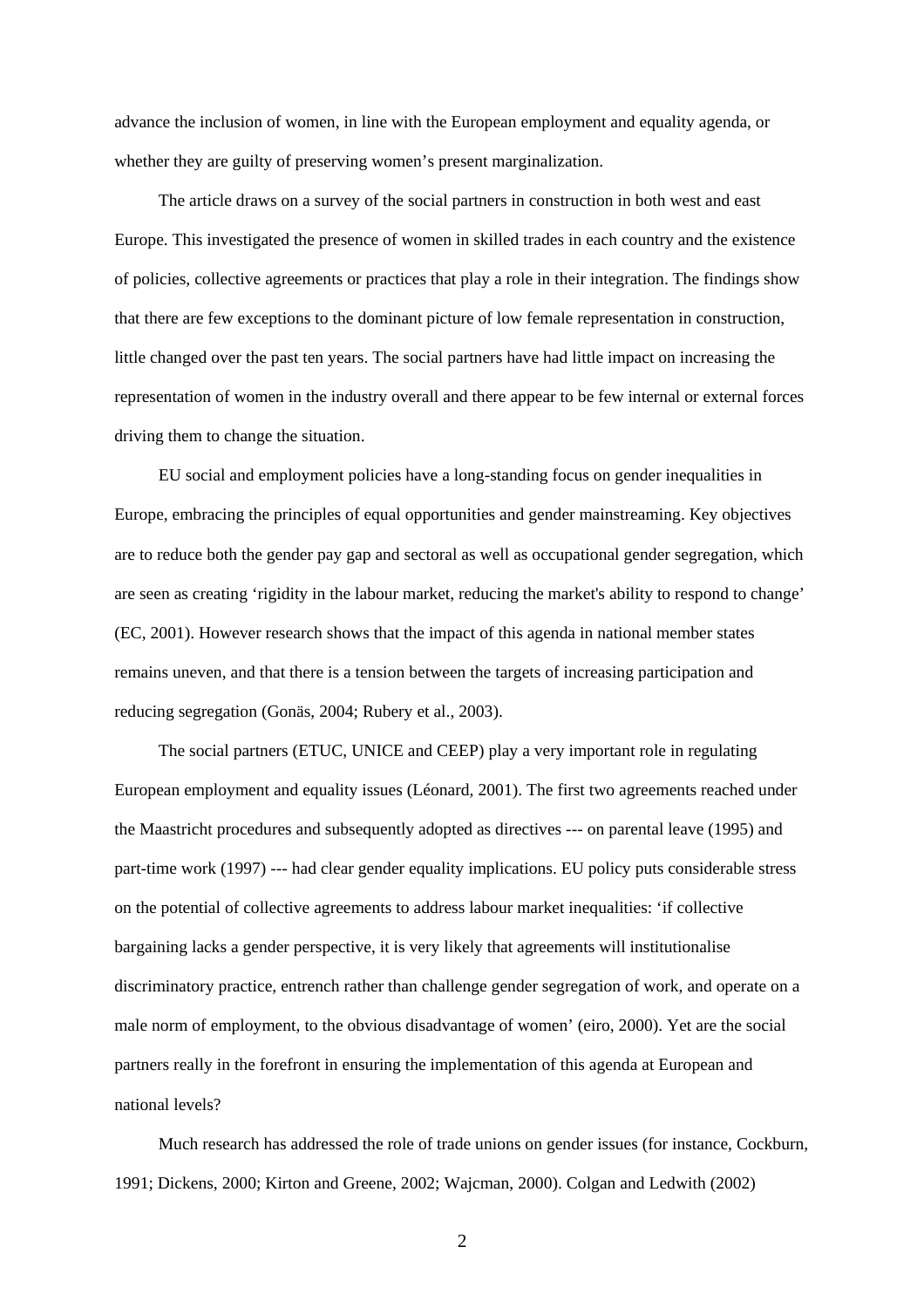provide an international overview of unions and the promotion and participation of women, revealing a wide range of different agendas across the globe. Research on women's groups or committees in unions confirms their role as catalysts for change, contributing to an environment where 'women can develop strengths and advance their concerns' (Foley, 2003; Parker, 2003). Studies by Munro (2001) and McBride (2001) in the UK indicate that women's equality and employment issues have become part of the central agenda of unions such as Unison, which operate in areas of high female employment. The actions of trade unions to promote the participation of women and the incorporation of gender equality issues can however be summarized as more reactive than proactive.

 In this article, we explore the actions of the social partners in a sector in which women's employment and therefore female representation is minimal. The European social partners may have taken part in setting the European equality agenda of increased female participation in the workplace and reduction of gender segregation, but how far has this agenda been embraced and implemented by the national social partners in construction? As this is a very important and at the same time highly male-dominated sector, it is particularly critical to the European aim of reducing gender segregation. The east European social partners have not been fully part of this European employment agenda, but the comparison with their west European partners is illuminating as the pattern of employment of women is very different (Pollert, 1999).

 Women's participation in construction in Eastern Europe remains high despite the weakness of the social partners, and this indicates the problem we face in establishing how far the social partners themselves exert an impact on the gender division of labour (Clarke et al., 2003). Recent research has shown that the structures and mechanisms of gender exclusion differ across Europe, depending on the productive system in place (EC Consortium, 2003). In the highly regulated, skilled and industrialized construction industries of northern Europe, in particular Germany, the Netherlands and Scandinavia, entry depends very much on formal qualifications and hence on the training system (Bosch and Philips, 2002, Clarke and Wall, 2000). In the more craft-based and unregulated industries of southern Europe and even Britain, in contrast, where skills are often acquired on the job, employment is much more casual and the training system has far less importance as a 'gatekeeper' to entry. In terms of employment and the wage system, too --- factors upon which social partners can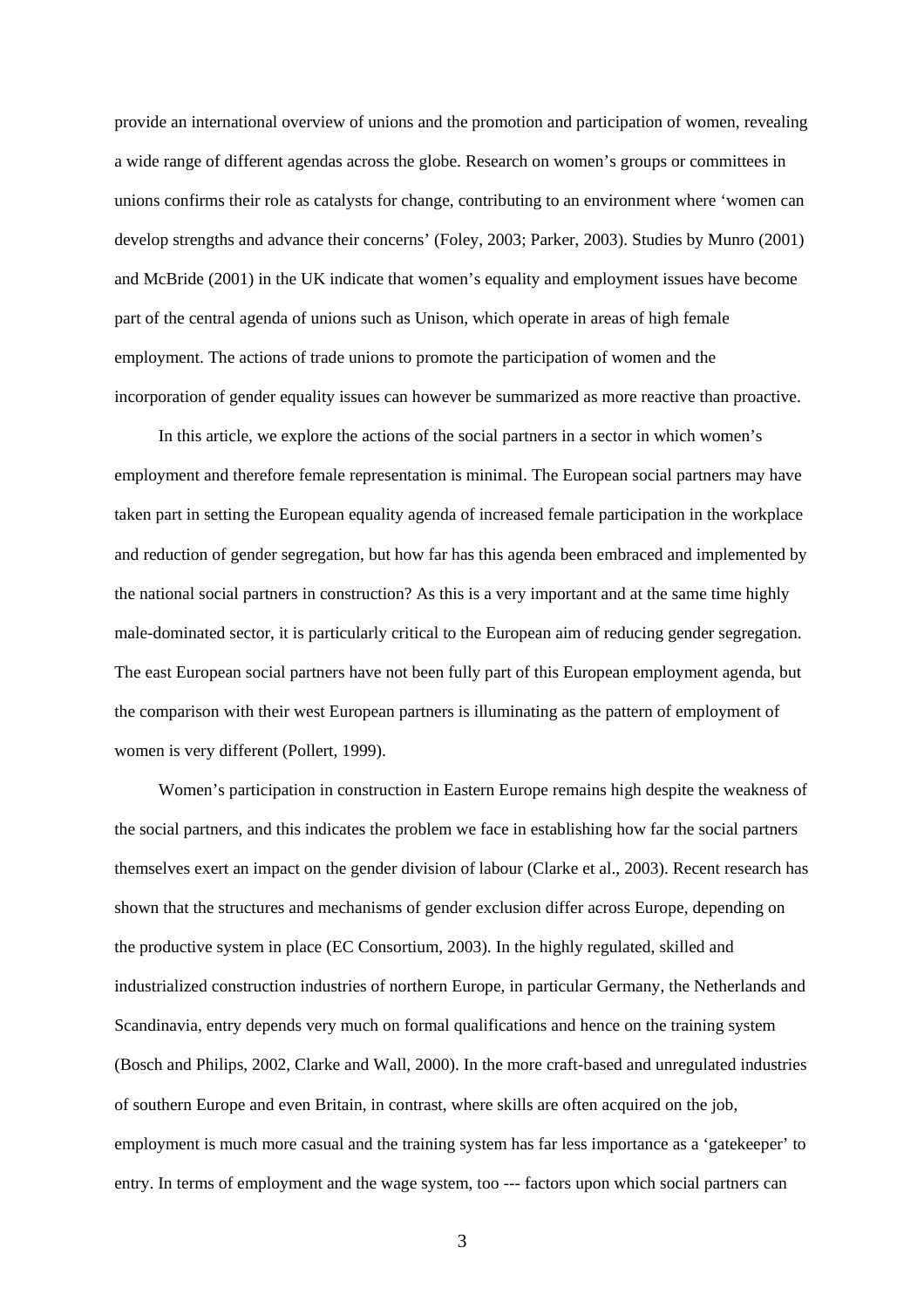have a decisive impact --- the prevalence of labour-only subcontracting, casual employment and piecework appear to have far more exclusionary gender implications than firm-based systems of stable employment and time-based, graded wage systems (Byrne et al., 2004). Thus each country will have a different combination of factors which influence gender exclusion. In the Netherlands, for instance, this has been attributed to recruitment from the countryside, lack of political will on the part of the social partners and the training institutions (EC Consortium, 2003; Westerhuis, 2004).

 National institutions do not excuse the social partners from their role in perpetuating and even reinforcing gender exclusion in construction. There is ample evidence that they have played a critical role in enforcing the gender division of labour, for example in post-war Britain when the trade unions colluded with the employers and the state in excluding women from skilled work (Boston, 1987; Clarke and Wall, 2004). In Germany at the same time, women were also increasingly and systematically excluded from construction in the western zones, in contrast to the east (Janssen, 2004).

 Our intention here is not only to chart the situation but to identify where the construction social partners have taken initiatives to be more gender-inclusive and why in certain places actions appear to be successful.

#### **European Level: Gender Equality and Social Partners in Construction**

The construction sector plays a significant part in the European economy: in 2002 it accounted directly for 8 percent of employment (more than 12.7 million persons) and indirectly for up to 20 percent (EC, 2002a). In many EU countries, including Britain and Italy, severe skill and labour shortages are reported, with the additional immigrant --- as opposed to female --- workforce insufficient to cover increased demand.

 How many women work in construction? The majority of women working in the west European construction sectors undertake administrative, technical and professional work. European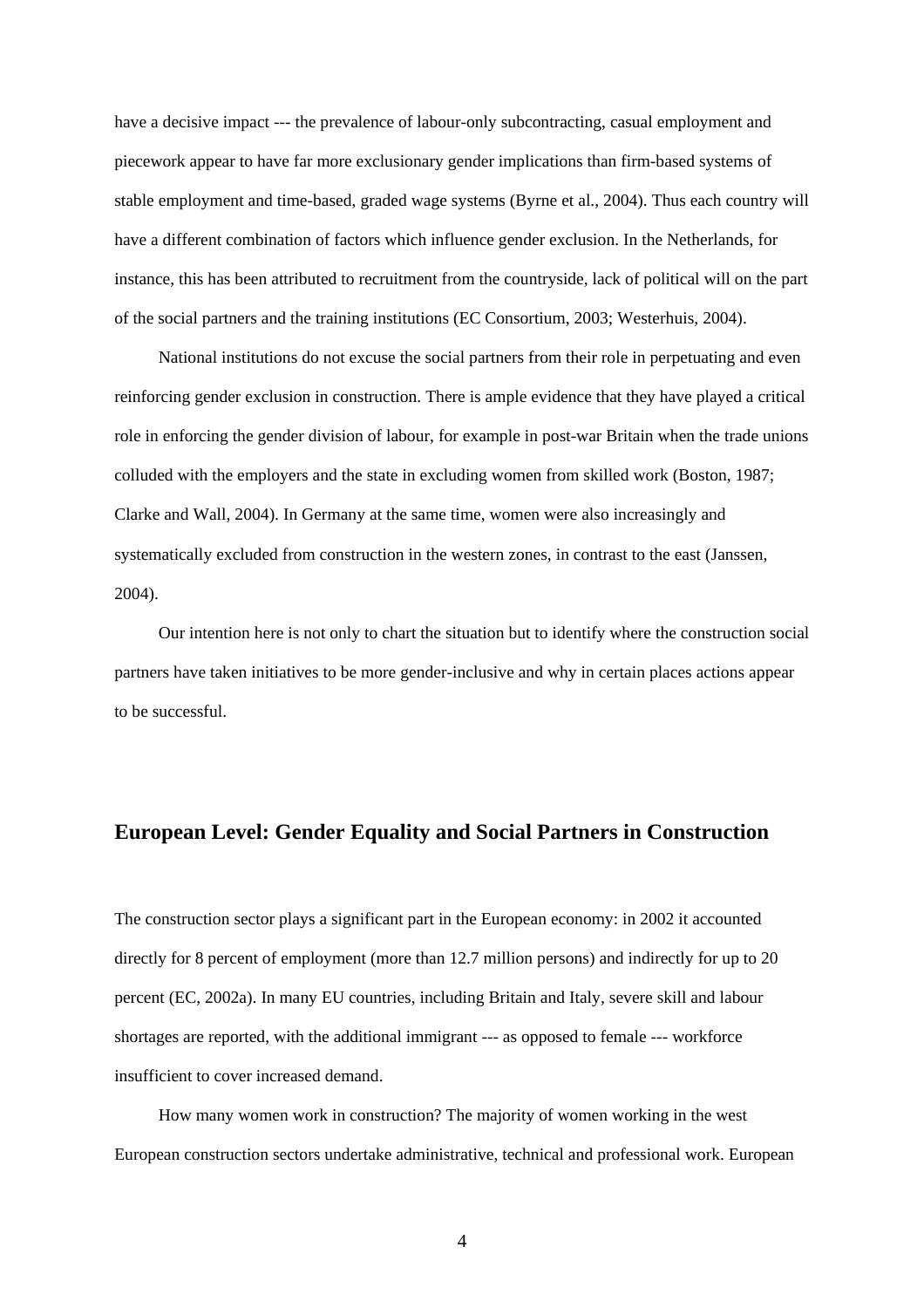Labour Force Survey statistics do not allow us to distinguish between occupations: the figures combine manual and administrative and professional occupations. Nevertheless, even in aggregate terms women are severely under-represented in each west European country (there is no comparable east European information). Three blocks can be distinguished: Germany and Switzerland have the highest female employment in their national construction sectors (13 and 12 percent respectively); the Mediterranean block of Spain, Portugal and Greece (5, 4 and 2 percent) has the lowest representation of women; whilst Scandinavia (Sweden 7 percent, Norway and Denmark 8 percent, Finland 9 percent) together with the Netherlands and Belgium (8 and 7 percent) take a middle position, around the EU average of 9 percent (EC, 2002a). Data on women in manual trades are scarce to non-existent, but the available information suggests that in most countries these represent less than 1 percent of the workforce at skilled operative level (Byrne et al., 2005).

 After commerce, construction is the largest sector where a sectoral social dialogue exists at European level and is covered by EU protocols (EC, 2002b). Most of the national employers' federations are affiliated to the European Construction Industry Federation (*Fédération de l'industrie européenne de la construction*, FIEC), which, with a membership of 32 federations in 25 countries, is more representative than its main alternative, the European Builders' Confederation. The trade unions are part of the European Federation of Building and Wood Workers (EFBWW) and the Nordic Federation of Building and Wood Workers (NBTF), the European arms of the International Federation of Building and Wood Workers (IFBWW), which (as their titles indicate) cover both the construction and woodworking industries. With some exceptions, in particular Greece, EFBWW and NBTF represent all the building trade unions in EU member states that have collective bargaining power.

 Collective bargaining has survived in the construction industry in most European countries (Schnepf et al., 1997). At European level, construction has one of 26 sectoral social dialogue committees bringing together European-level representatives of trade unions and employers for discussions on employment, competitiveness and social issues (EC, 2002b). Since 1999 this has taken place in a more formal way through the committee for the construction sector on which FIEC and EFBWW are representatives. The main themes discussed are health and safety, the image of the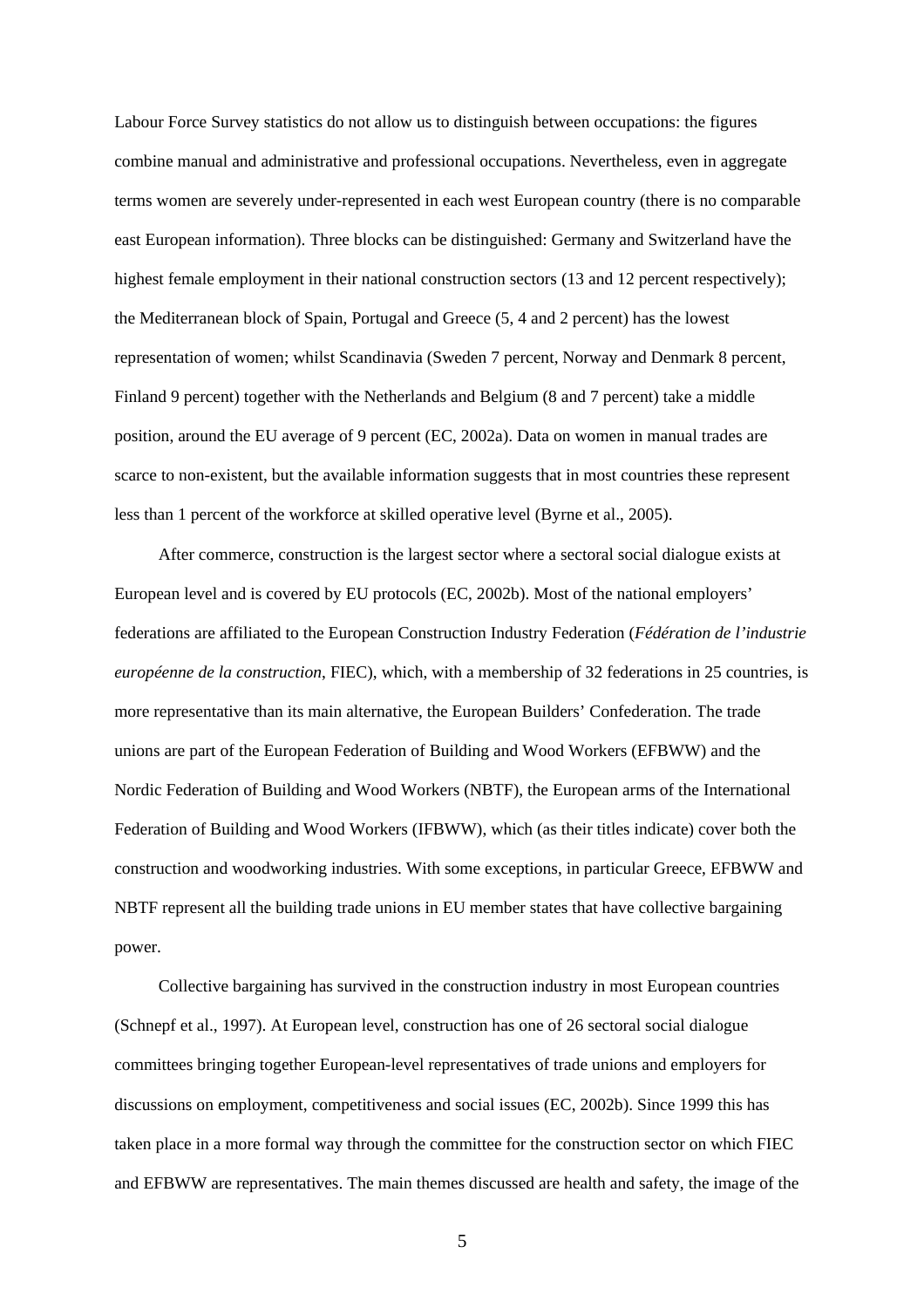sector, life-long learning, social dumping, posted workers and the consequences of EU enlargement (EC, 2003).

 In 2000 a joint declaration on employment was signed, but there is no evidence of consideration of workforce diversity, gender issues or equal opportunities. In contrast, other sectoral committees have addressed these issues: for instance, codes of conduct on fundamental rights and equal opportunities have been signed in leather and tanning, footwear and hairdressing, while good practice guides have been adopted in textiles, clothing and postal services, and the telecommunications industry has established a diversity working party covering subjects such as equal opportunities and disabled and migrant workers.

 Neither FIEC nor EFBWW has women's or equal opportunities committees or working groups. The FIEC subcommittee on vocational training does however consider that the issues relating to encouraging young people into the industry are very similar to those that would attract women. At a subcommittee meeting in 2001, discussions of common concern emerged on the following issues: recruiting and retaining young people in the sector, training trainers, the equivalence of diplomas, worker mobility, the use of new technology in the field of vocational training and the recruitment of women (FIEC, 2002). On the union side, only the IFBWW has a stated commitment to women's rights: one of the nine priorities of its strategic plan for 2001-05 is to 'promote and support women', and in October 2002 its conference on Europe for the first time elected a European Women's Committee (IFBWW, 2003).

 The issues of the integration of women and gender equality do not therefore appear to have a place on the agenda of the social dialogue at European level, although they might be addressed on the margins when discussing other matters. If not at European level, perhaps there is a debate at national social partner level? As no comparative information on this was available, a survey of the European social partners in construction (including in Eastern Europe) was undertaken by the authors.

### **National Level: Gender Equality and Social Partners in Construction**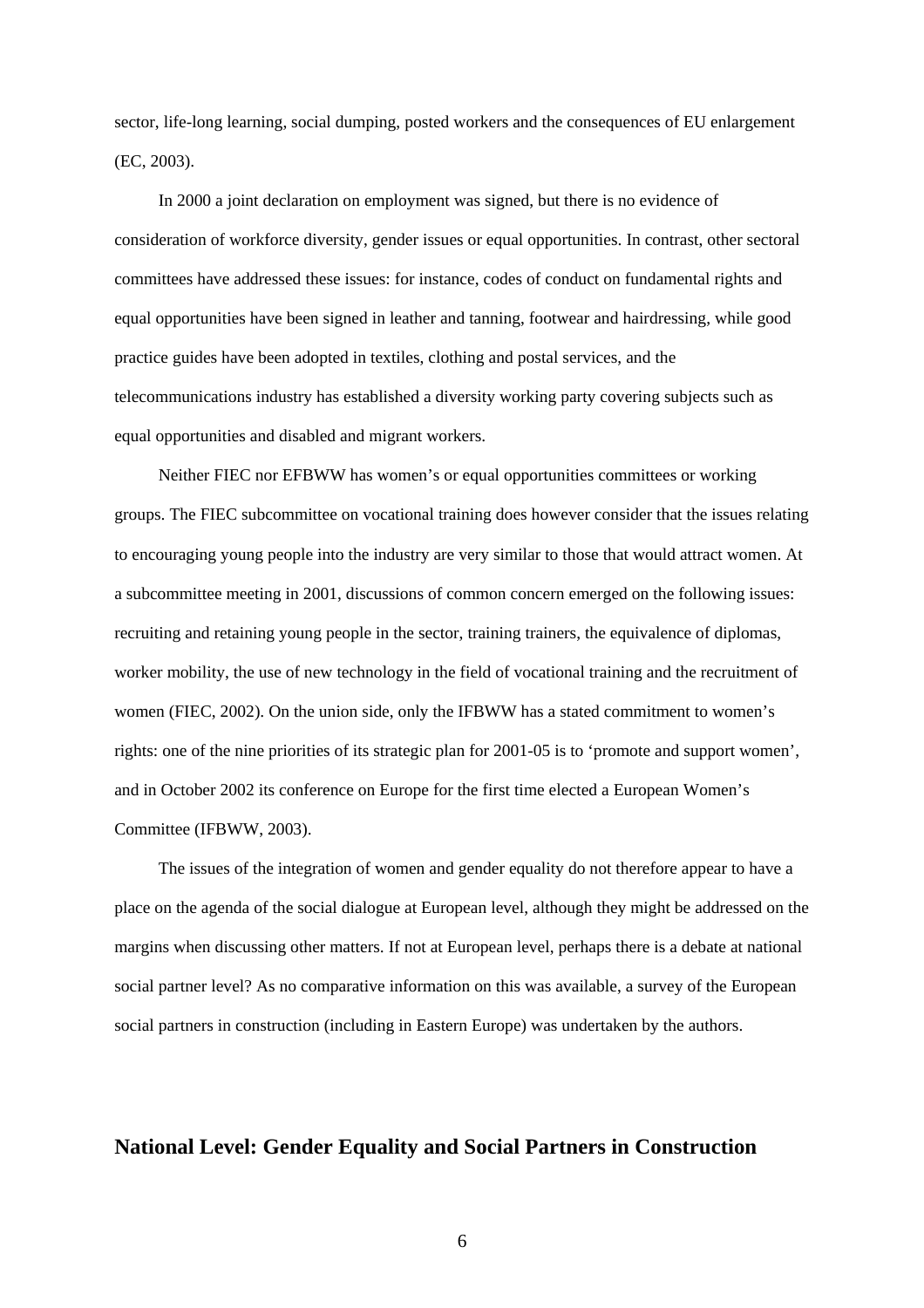There is at national level across Europe a diversity of unions representing the interests of building workers. In Germany building workers are represented by a single union, IG BAU; in other countries the trade unions are split along occupational lines, as in the UK and Denmark or along political and/or religious lines, as in Switzerland, France and Italy (Schnepf et al., 1997). Trade union density varies from 85-90 percent in Denmark, Finland, Sweden and Belgium, to 60 percent in Italy and 40 percent in Germany, 21 percent in the UK (14 percent in the private sector) and 10 percent in Spain (Byrne and van de Meer, 2002). Membership levels in some countries do not necessarily reflect the representativeness of the unions or coverage of collective agreements, particularly when the principle of *erga omnes* applies (as in France and Germany), extending coverage of collective agreements to all employees.

 Associations at national level represent the construction employers' interests in diverse ways. In many countries they are divided by firm size or area of construction activity; for instance, in France and Germany separate associations represent smaller craft firms. In some countries, such as the UK, one national confederation (the Construction Confederation) represents the interests of the different federations at national and European level. A relatively high level of employer representativeness is found across Western Europe, though not everywhere (for instance, coverage is lower in Spain and to a lesser extent the Netherlands). The level of employer organization is in many countries similar to that of unionization, giving a strong basis for negotiation. However, it is notable that in Spain employers have an even lower level of organization (5 percent) than the unions, whilst the reverse is true in the UK with a rate of over 80 percent (UCL, 2001). In the east European countries, employee organization is especially weak or even non-existent, more so than membership of the company-based unions (Clarke et al., 2003).

 In order to investigate the extent to which women are represented in skilled trades and equality issues figure on the social partners' agenda, we conducted a survey in 2003. A questionnaire was sent to employer and trade union organizations, covering such topics as the numbers and occupations of women workers in the member firms or union (particularly in the skilled trades); women's involvement in the union or employers' organization; the inclusion of work-life balance issues in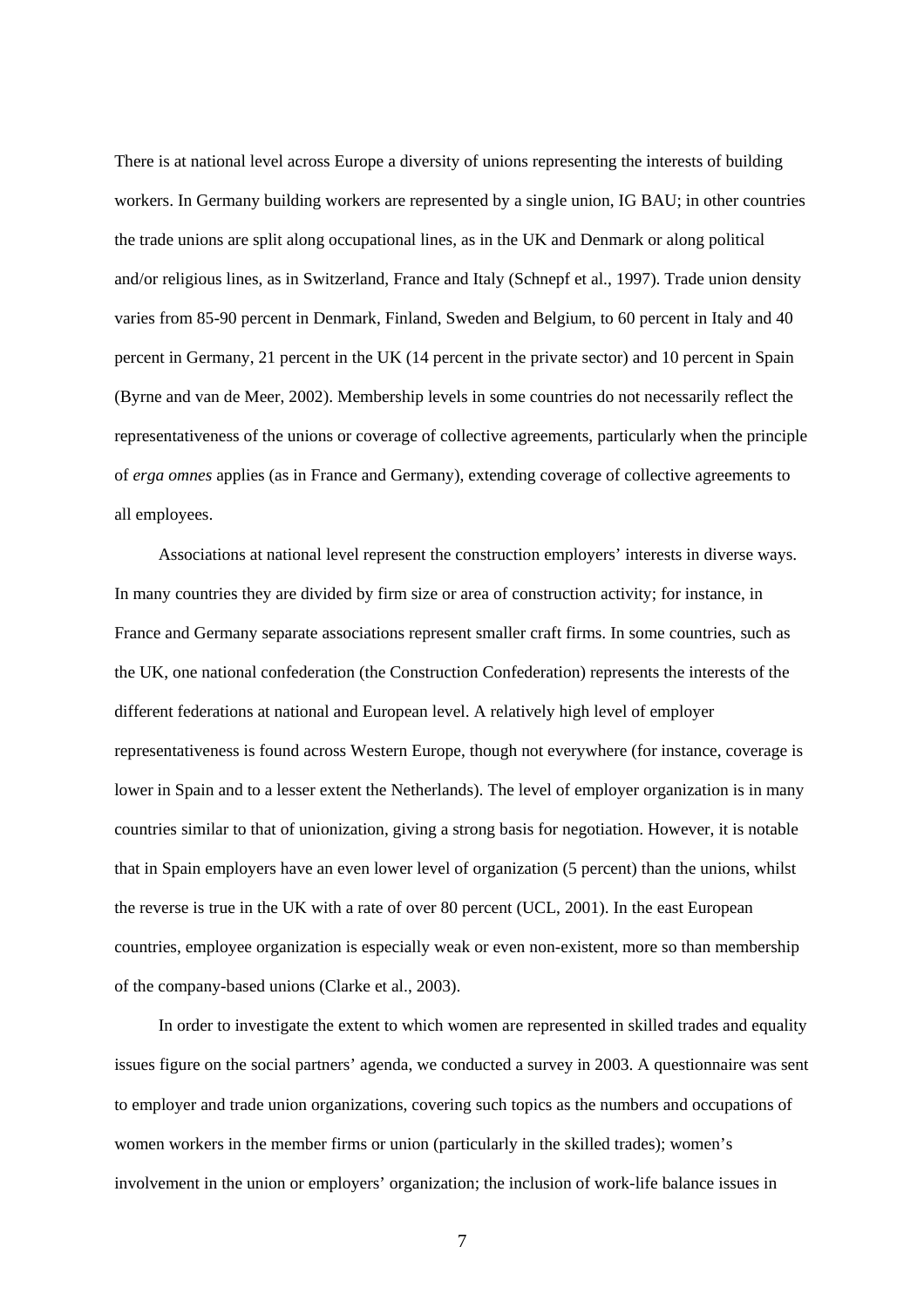collective agreements (such as maternity pay or hours); the obstacles to women's access to the sector; and recommendations to overcome these.

 Trade unions and employers organizations were contacted by different routes. For trade unions, a postal questionnaire was sent to 50 EFBWW members and 25 east European affiliates, in one of six languages as appropriate. In total, after follow-up contact, 21 trade unions completed the questionnaire. All nine of the Scandinavian trade unions contacted completed the questionnaire; the other responses came from Spain and the UK (two each) and one each from France, Germany, Italy, the Netherlands and Switzerland in the west, and Bulgaria, the Czech Republic, Russia and Serbia in the east.

 The survey of employers' organizations took place in collaboration with FIEC, which distributed the questionnaire to the 21 members of its Vocational Training Working Group (SOC-1). Twelve responses were received: from Cyprus, Denmark, Finland, France, Germany, Italy, Portugal, Norway, Sweden and the UK, and from the Czech Republic and Slovakia.

 Significant omissions included UCATT (the Union of Construction and Allied Technical Trades), the union with the largest share of construction workers in the UK; and the French construction unions. On the positive side, replies from all the Scandinavian social partners were especially valuable, enabling us to examine, for example, whether the increase in the number of women painters in Denmark was part of a larger regional trend or not. The low response rate, particularly from the trade unions, and the lack of response from important unions in the larger EU countries despite repeated follow-ups, whilst influencing our data also reflects a lack of concern with the subject.

### **Skilled Women Workers in Construction**

The data from both the employer and trade union organizations confirm very low numbers of women working in the sector (and therefore as members), generally reported to be less than 10 percent. This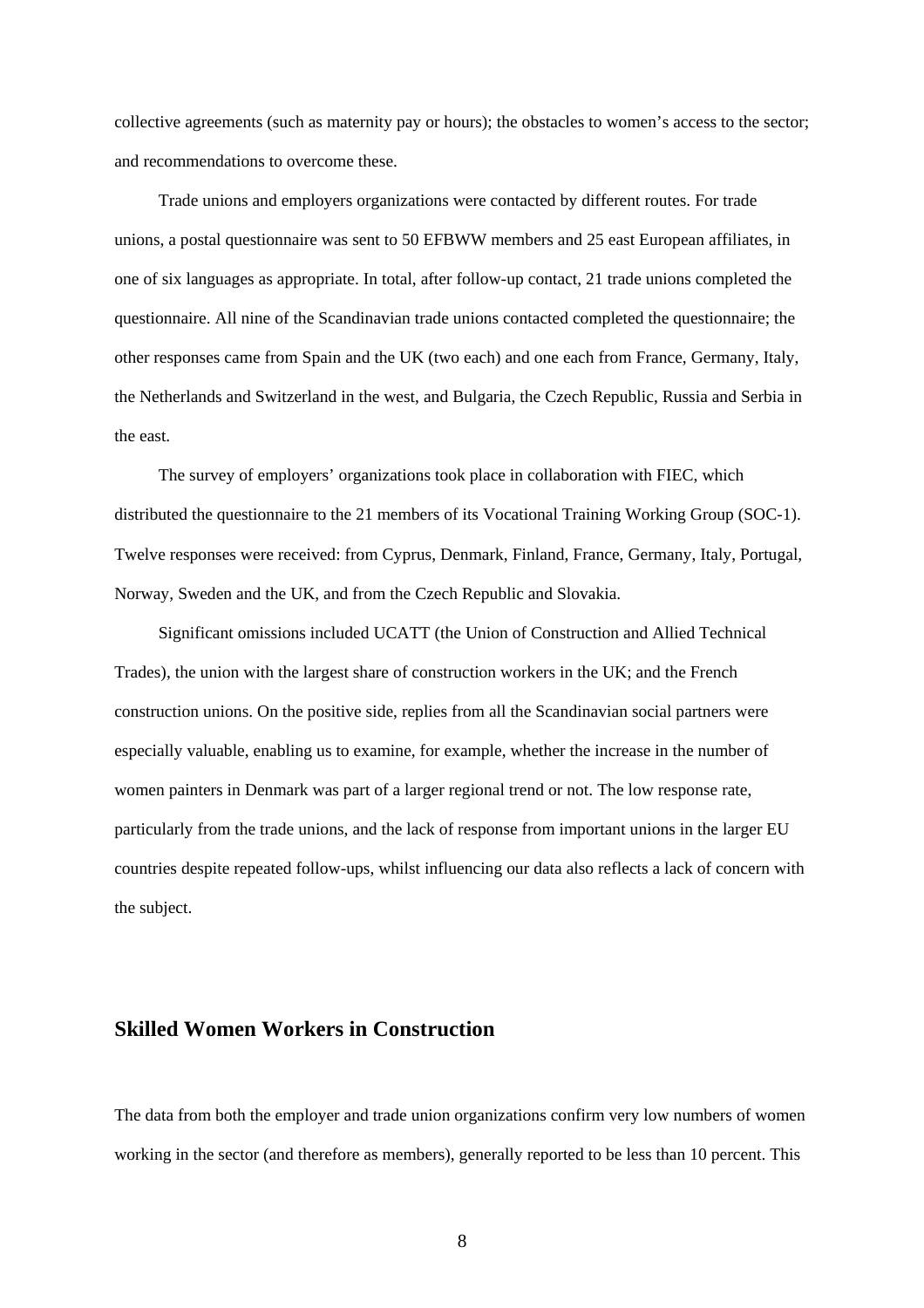is consistent with overall figures of 8.6 percent for female employment in the sector in Europe (EC, 2002a). On the employers' side, only the French Building Federation presented data on operatives, with the number of women craftworkers put at 1.1 percent. More trade-specific information was given by the unions. Table 1 gives an overview for each of the unions, including: the occupations it covers (which varies greatly); the proportion of women members (of the construction part of the union only); their occupations; the percentage of the construction labour force unionized; and the total union membership in construction. In countries where union membership is high, we can assume that most if not all women are included in the information provided, especially for the manual trades.

#### [Table 1 about here]

 The manual occupations covered by the construction unions differ. In Finland and Germany, cleaners are included in the construction union and in Sweden they represent the majority of women members. Although women are to be found in the unions in increasing numbers, the vast majority work not as tradeswomen but in administrative and increasingly in technical and professional occupations, with architecture and engineering specifically mentioned. Increases in female membership were reported by the Danish painting union, *Malerforbundet i Danmark* (+800), the Dutch building union *FNV-Bouw* (+10 percent, mostly in support jobs), the Spanish construction union ELA and the Italian general construction and wood industry union, FILCA-CISL. The German union IG BAU, which experienced a fall in overall membership levels because of the crisis in the sector, is campaigning to recruit more women cleaners and for improvement in their working and employment conditions. Wages and conditions in cleaning are generally considered poor, and currently only 6.4 percent of the nearly 400,000 employees in the area are union members (EIRO, 2001). However, women constitute as much as 15 percent of the membership of IG BAU, half of these in cleaning, 14 percent in gardening and agriculture and 11 percent in professional and technical occupations, including architectural and engineering offices (IG BAU, 2004).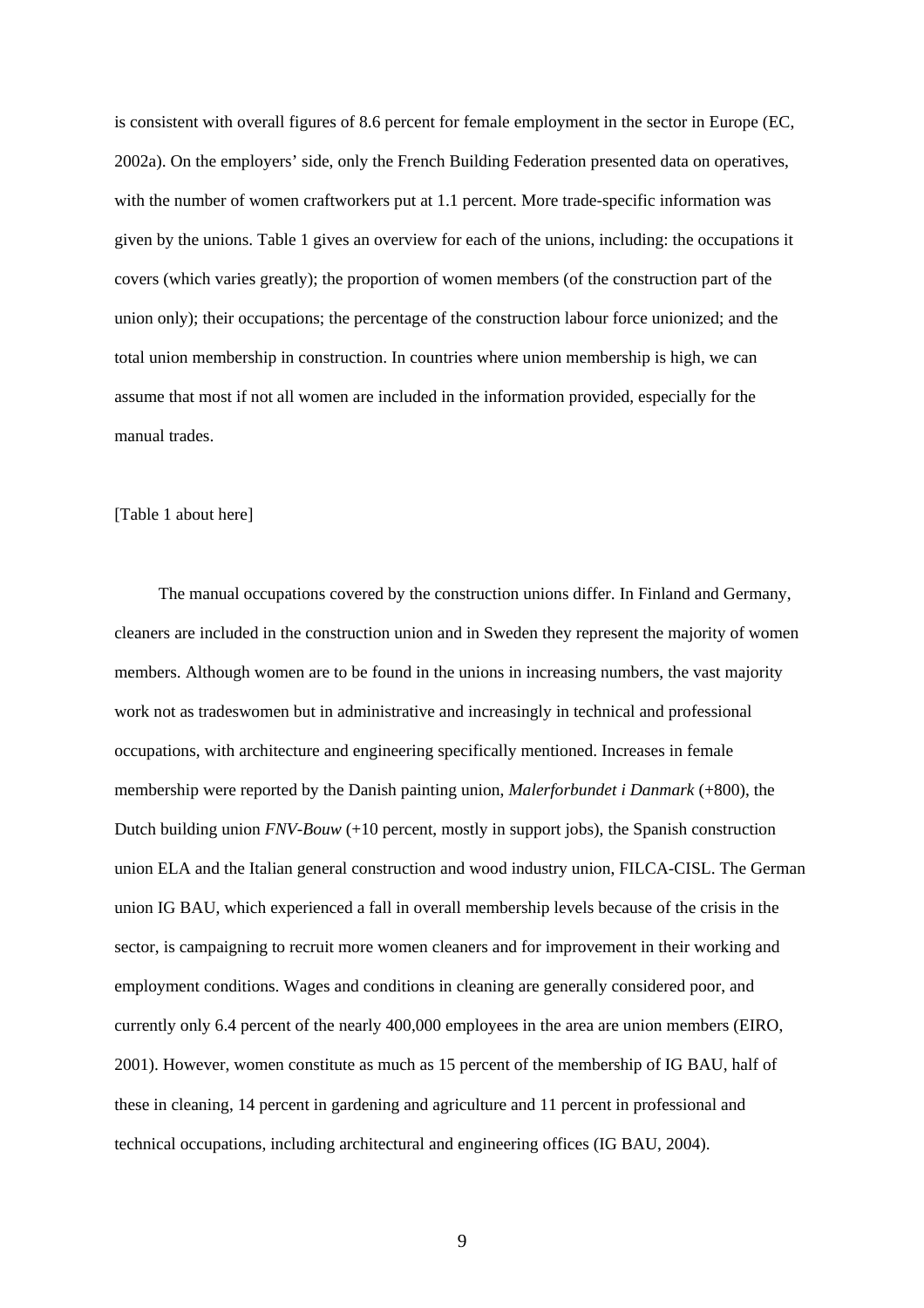The Nordic countries present some interesting exceptions to the general picture of very few women (around 1 percent) in manual trades in the old EU countries. A significant proportion of painters are women in Denmark (33 percent) and Finland (10 percent). In Denmark, the number of female painting apprentices is now equal to male (Pedersen, 2004). This 'breakthrough' is attributable to a number of specific factors. Health and safety concerns in the 1970s led to a labour shortage in the trade, after which employers looked to women as potential recruits (Clarke et al. 1999). The move to a vocational college-based training system, lessening the dependence on employers, has also played a role in consolidating women's presence in the trade. But even where women have made significant gains, there remain barriers. The Danish Painters Employers' Federation, though noting that some women own small firms and that sole traders might not be members, reports that only 2 -3 percent of its 1,500 member firms are owned by women. The Danish electricians' union, *Dansk El-Forbund*, also reports increasing numbers of women electricians, 5 percent of members, and cites the reason for this as the decrease in the physical demands of the work.

 In the UK, against a background of almost total exclusion, small pockets of women are to be found working for public sector employers in local authority building departments or DLOs (direct labour organisations) (Clarke and Wall, 2004). But overall women's participation has decreased: in a survey of building occupations in the private sector the proportion of women building trade operatives in the UK was found to be 0.2 percent, with the highest proportion in painting, at 0.8 percent (CITB, 2002). In the UK this decline is generally attributed to the declining importance of the DLOs since the 1980s (Michielsens et al., 1997). A similar situation can be seen in the Netherlands, where female membership has also fallen.

 The Italian figure for female union membership in construction is revealing of the gender difference between factory- and site-based work, with tradeswomen more likely to be found working in workshops than on site; in FILCA-CISL women represent 1 percent of membership in construction (site), but 30 percent in the wood industry (workshop). In Spain, where the construction industry, in common with the UK, has high levels of self-employment, temporary work and casual labour, including immigrants (all factors militating against women), women's presence on site has been claimed to be 'purely anecdotal' (Byrne and van de Meer, 2002).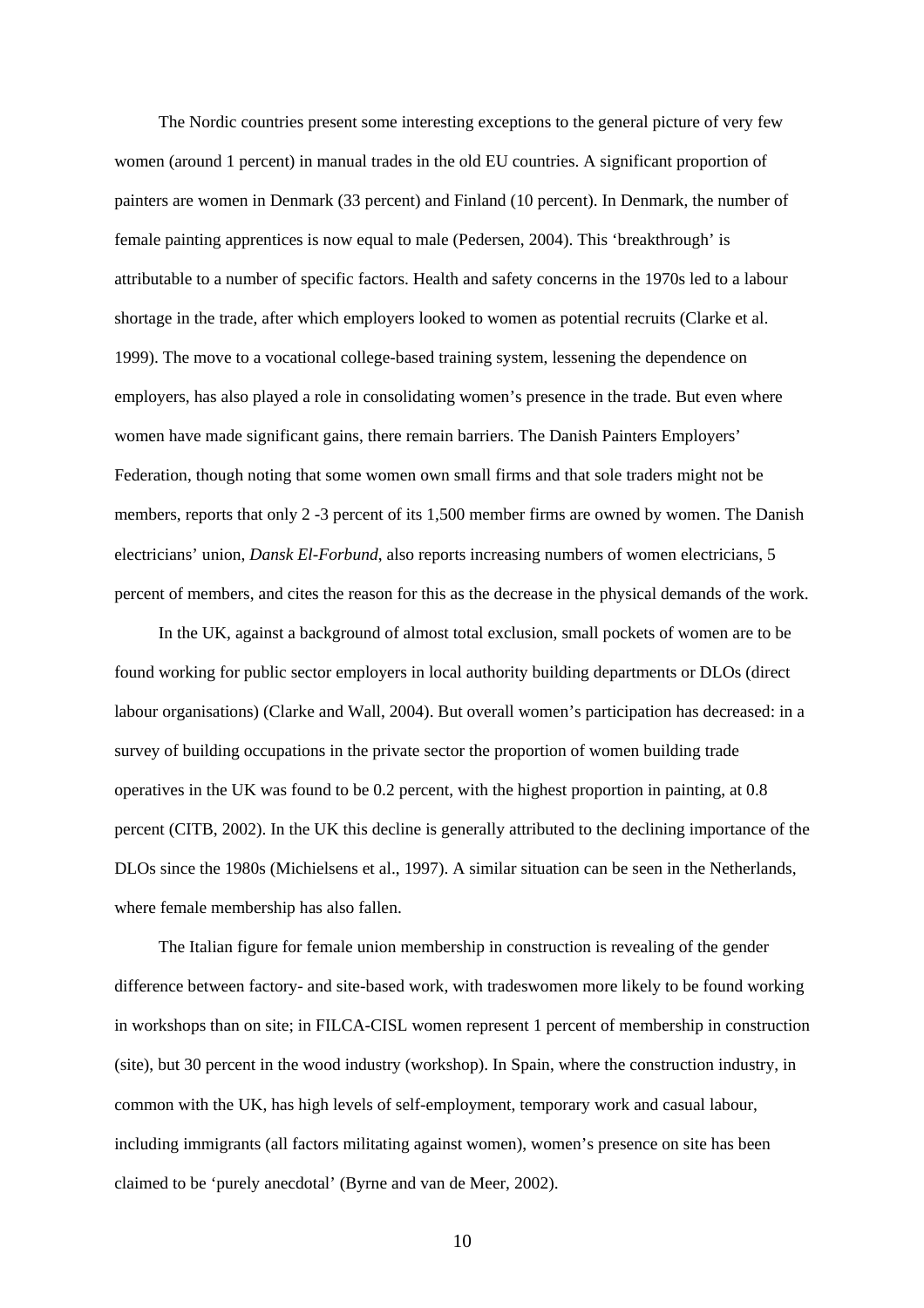Eastern Europe provides a contrast: women do not play an equal role in the industry but there is significantly greater integration into the workforce. Though female union membership is not broken down by trades, this is overall much higher than in west European countries, at 20 percent in Serbia, 25 percent in the Czech Republic and 35 percent in Russia. Women members are found not only in professional occupations --- as architects, designers and managers --- but also as machine operators, crane drivers, painters and plasterers. Women's employment in the construction industry and female union membership have decreased in most east European countries since the end of the Soviet Union, along with a general decline in construction activity and in employment. Since the change to a market economy, the building industry has also been privatized and union membership is no longer compulsory, giving rise to changes in the gender division of work. The Czech Republic employers' federation (*Svaz podnikatel*ů) reported that women were employed as construction workers, such as crane operators, during the communist period, but suggested that this has changed and that they are now working only in administrative and white-collar occupations.

#### **Obstacles to Women's Inclusion in Construction**

Both employer and employee organizations show a mixture of enlightenment and prejudice in their assessment of possible obstacles to women working and training in the construction industry. Some respondents saw no obstacles, including the Finnish Electrical Union (*Sähköliitto*), the Danish Painters' Union and the Bulgarian and Czech unions (although the latter conceded that the sector did not offer good working conditions). There were no marked differences between the responses of the trade unions and employers, apart from reference by two of the employers' federations to the selfexclusion of women and their lack of interest in working in the sector. Overall, the employers represented extremes, with at one end the German *Zentralverband des deutschen Baugewerbes*  (ZDB), which was strongly negative, and at the other the French *Fédération Française du Bâtiment*  (FFB), which was very positive that 'women in construction is possible'. Other respondents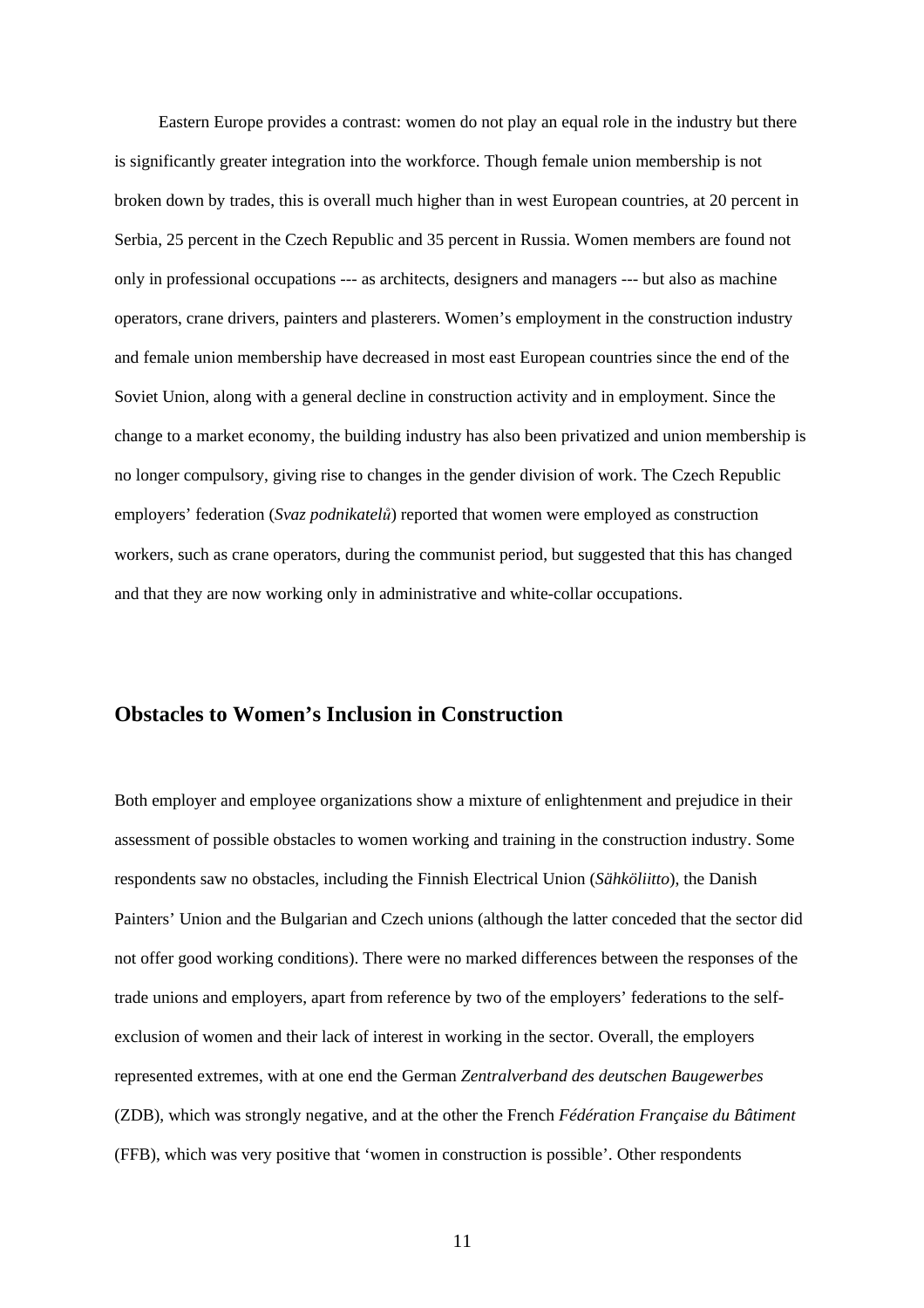recognise barriers to the integration of women, highlighting the male domination of the industry in terms of its image, culture and practices and the slow pace of change.

 Respondents identified a number of factors seen to constitute this 'male world' and possible obstacles to women's greater integration:

- *About half mentioned the physical workload*. The ZDB, representing craft employers, stated that although it supported women having the opportunity to work in manual occupations in construction, their scarcity suggested that they could not cope with the physical demands of the job. This essentially static view of the industry was countered by the Spanish union (ELA), which pointed out that although 'many people think the work is too heavy for women', the increasing use of machinery (and women taking up professional careers) should mean increasing numbers of women in the sector'. The Swedish employers' federation also acknowledged that 'we have to find new methods' to tackle the issue of 'heavy loads', whilst *Dansk El-Forbund* suggested that women's participation involved a division of tasks.
- *Unfavourable working conditions* such as the generally poor conditions on site, no washing and changing facilities for women, and the high level of accidents were mentioned as obstacles by a number of unions including *FNV-Bouw* and the British general union TGWU, and employers'organizations such as the *Associaçao de Empresas de Construçao e Obras Publicas* in Portugal, the Construction Confederation in the UK and FFB in France. Nearly all the respondents felt that the industry's working hours present a difficulty and are incompatible with childcare responsibilities.
- MCA-UGT, the Spanish union, suggested that *employers' reluctance* to hire women was at the root of their lack of participation. According to the German ZDB, employing women would require 'much stricter working and health regulations', thus imposing additional cost and organizational burdens on the employer.
- *Organization of work*: the Danish *Forbundet Træ-Industri-Byg* (TIB) suggested that the organization of work, mainly in 'close-knit gangs', acts as a barrier to the entry of any new person or atypical workers. This exclusive tendency of the gang system, closely linked to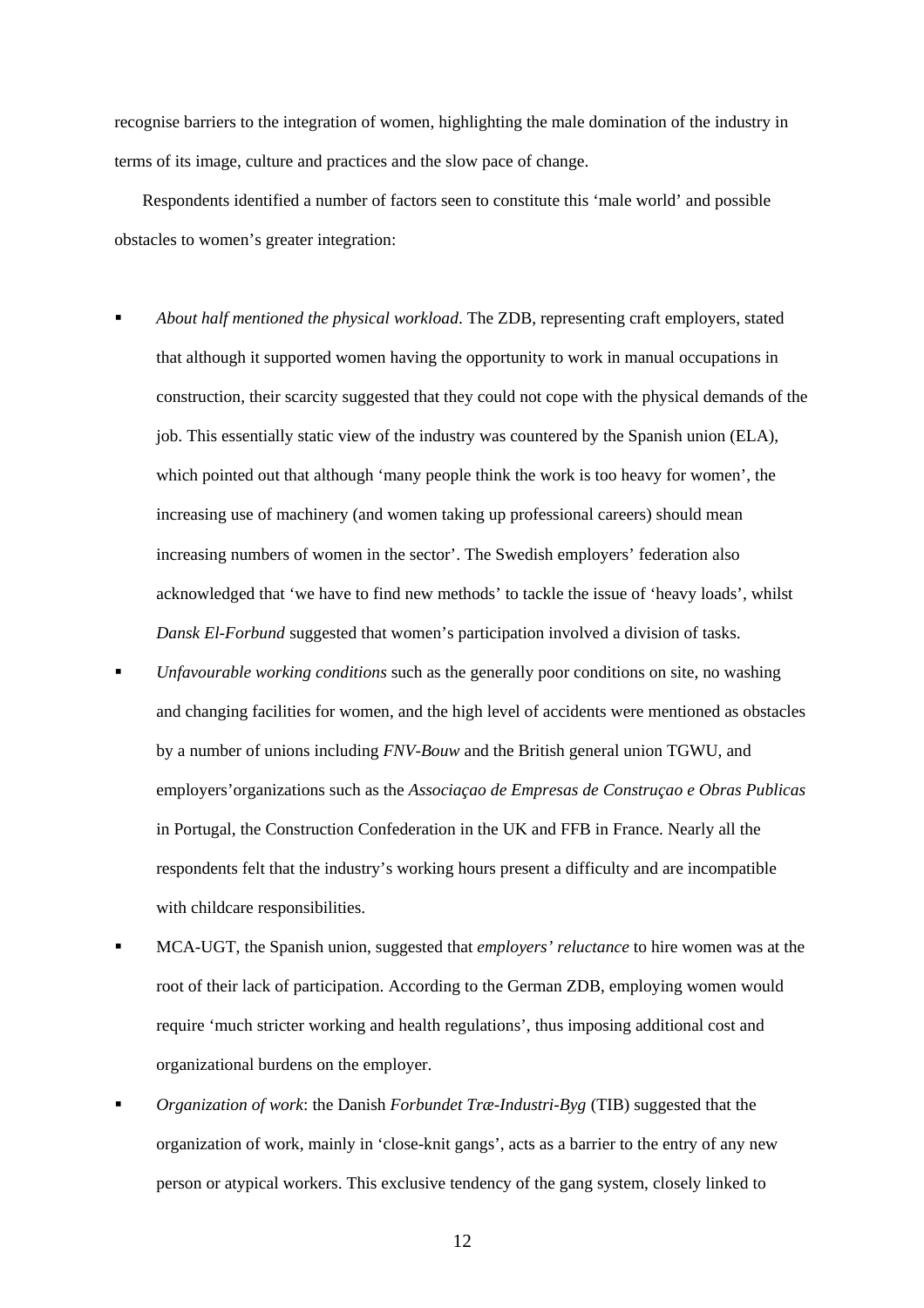performance and wages, has been acknowledged by other research in the area as a barrier to the entry of women and ethnic minorities (Byrne et al., 2005). IG BAU also considered that subcontracting does not favour the integration of women in recruitment.

 Recommendations for change by the social partners in our survey emphasised the need for women craftworkers to be more visible and for good practice to be disseminated. The FFB, for example, suggested that 'testimonies of female workers and the entrepreneurs hiring them seem like one of the best ways of communicating that women in construction is a possibility'. The Cypriot employers' federation, OSEOK, specifically mentioned promoting the opportunity for selfemployment to women. The need for government support in terms of public services and initiating equality measures was emphasized by the Czech, Spanish and Swiss unions. These reasons given by social partners echo those by firms in research on access to construction employment for women and ethnic minorities in Europe (EC Consortium, 2003).

#### **Women's Involvement in the Construction Unions**

One question posed in our survey was how far women participate in their union as delegates or representatives on health and safety, equal opportunity or women's committees (where these exist) and how far are they supported in this. Our survey shows that the level of women's involvement in the union generally reflects --- with some rare exceptions---their limited membership. Support measures, if available, are mostly related to the provision of training courses (Table 2). These are provided by several of the west European unions but none in the east, which with their already broad female participation do not see a necessity.

[Table 2 about here]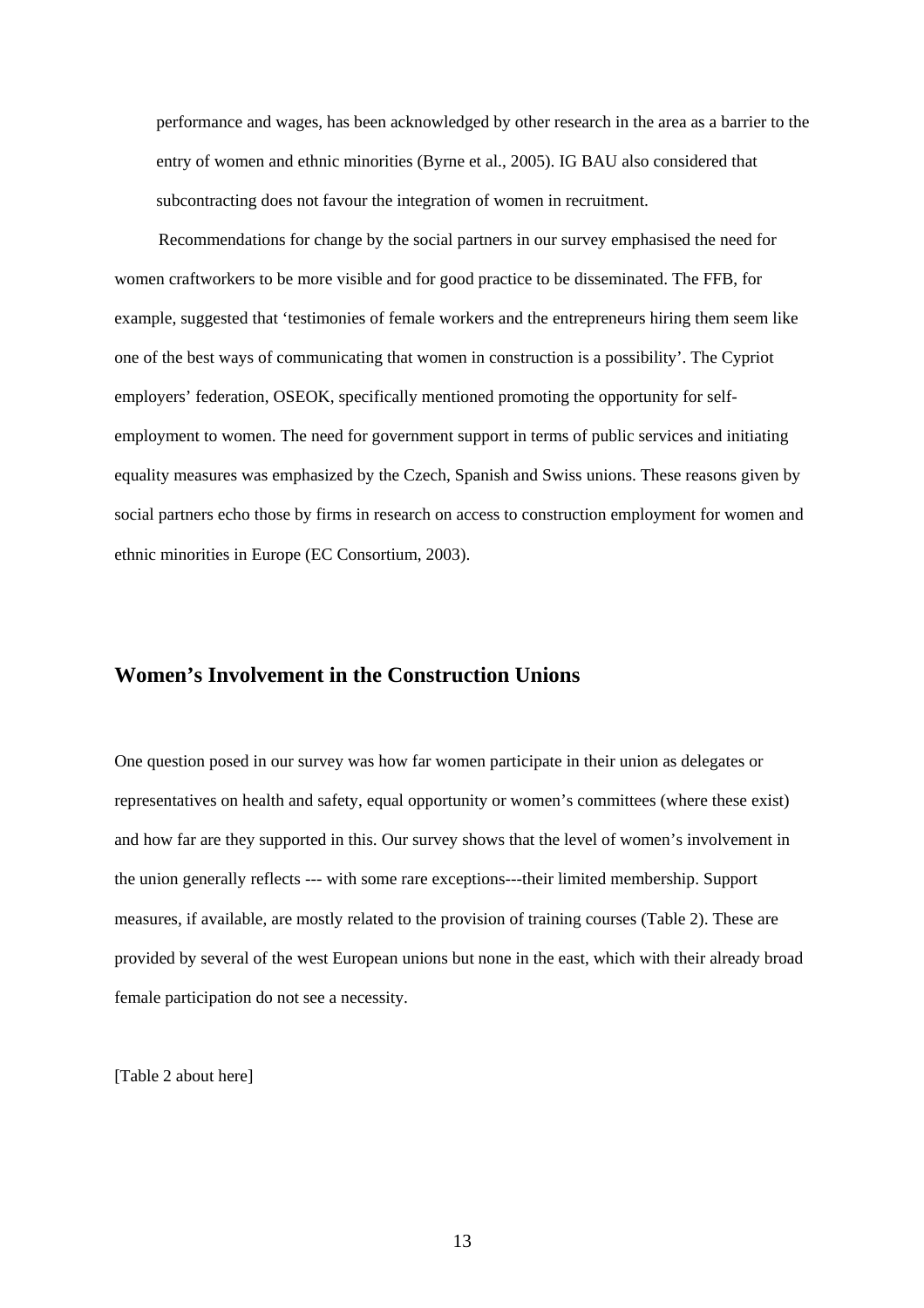The responses reflected the unions' approach and commitment to equal opportunities and the degree of women's activism, even if they are present only in small numbers. Differences in the approach to equal opportunities are highlighted by the examples of the Finnish and Swiss trade unions. The Swiss *Gewerkschaft Bau und Industrie* (GBI) has women's committees at national and regional levels and regulations concerning the proportional representation of women: all committees have to have at least two women and at least 30 percent of all trade union posts have to be filled by women. In contrast, The Finnish construction union (*Rakennusliitto*) claimed that 'women's involvement does not differ from men's. There are no special women's committees and gender issues are dealt with by the committee for cultural and gender issues.' In practice, *Rakennusliitto* is possibly the most active trade union of all those we surveyed in supporting women members and women in construction generally, providing women-only training courses, an annual women's conference and opportunities to network. The apparently understated Scandinavian position is perhaps attributable to the approach to equality measures and legislation in these countries, which falls within the socialdemocratic model whereby men and women engage as equal individuals in the labour market (Esping-Andersen, 1990). Whilst this is associated with a high level of female labour market participation, it also means that equality policies are firmly based on the principle of equal treatment and special measures for 'disadvantaged' groups have not been common (Michielsens et al., 200l; Peters, 1996).

 In the Danish TIB, women's involvement exceeds their membership level: there are very few women (1 percent) but relatively high levels of union representation. One hundred women are shop stewards (7.5 percent of all shop stewards). Additionally this union has four female union officials and an official responsible for equality issues. The executive, youth, industrial, education and vocational training committees all have women representatives. One likely reason for this high representation is that shop stewards are mostly drawn from the more stable employment environment of the workshop, where tradeswomen are concentrated (as joiners and, to a lesser extent, upholsterers), rather than from construction sites with their less stable employment patterns (a difference also mentioned by the Italian FILCA-CISL). Another reason could lie in the history of the former Carpenters and Joiners' Union, which established an equal rights committee and a programme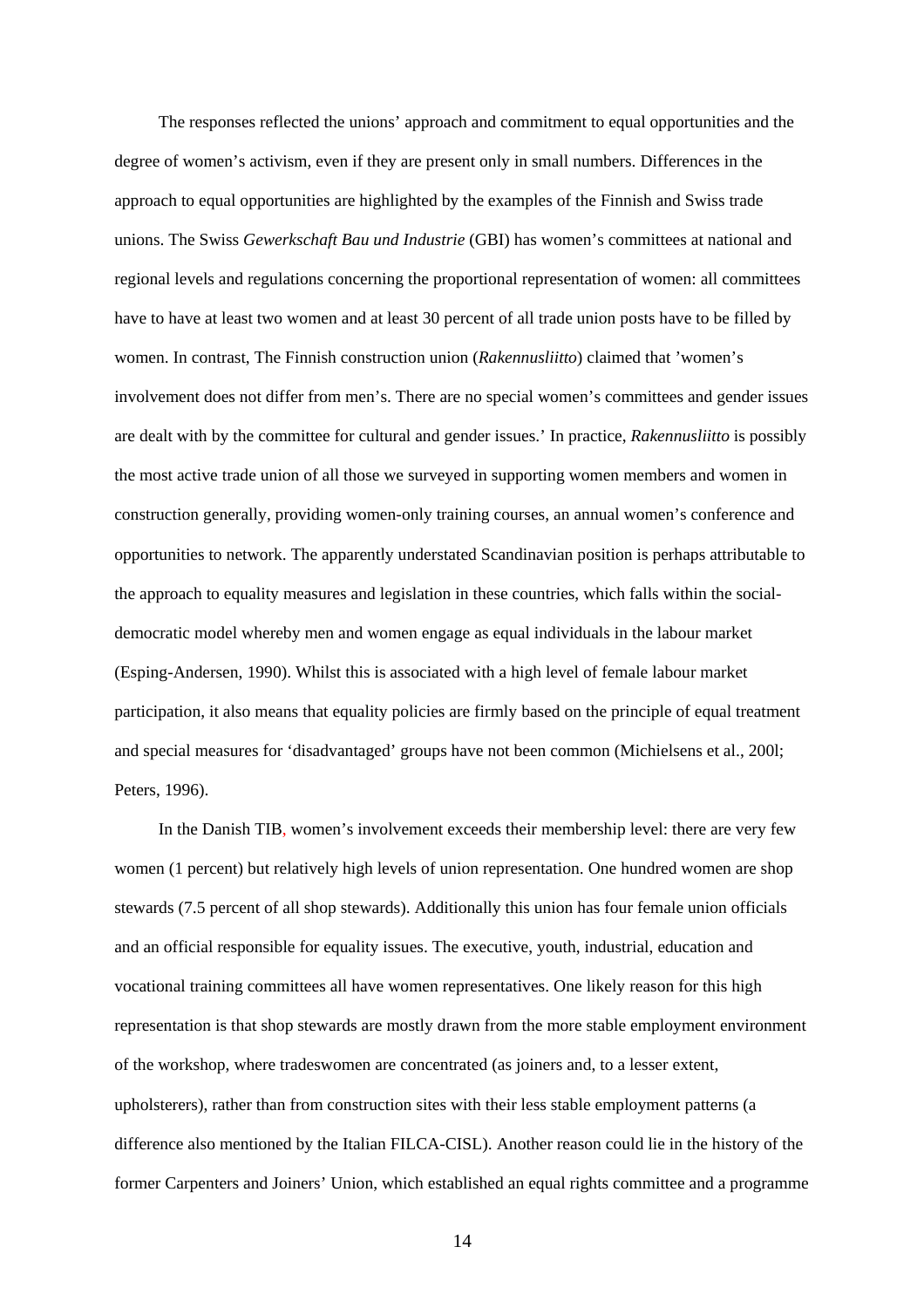of meetings and activities for women in the 1980s (Fabricius, 1997). When this union amalgamated with TIB, the equal rights committee was merged into the general work of the union. The women's club situated in Copenhagen, however, continues to function on a voluntary basis.

 Other unions reported that they are taking steps to increase women's involvement. The Swedish union *Byggnads* has run a two-week course on collective bargaining attended by 50 women, and has set up a women's network. The Swiss GBI aims to promote emancipation 'inside and outside' the union, including through courses for women members, regional women's committees, a national women's committee, a women's trade union representatives conference and a national women's conference held every two years. In Germany, a significant effort has been made to monitor the involvement of women in IG BAU. In general the higher up the hierarchy the fewer women to be found, though participation at local levels is mixed, with for instance a relatively high number of female delegates from areas such as Bonn whilst there are none from some other localities. There is a rather weak imposition of a quota whereby women are represented in the organization according to their level of membership (14.8 percent). Nevertheless two of the 56 district committees have female chairpersons and there are significant numbers of female works councillors, especially in cleaning (64 percent of the total) and painting (10 percent) and architectural and engineering offices (35 percent) (IG BAU, 2004). In general, therefore, female representation in the construction unions conforms with membership, with little attempt made to improve this, apart from in the Scandinavian countries.

#### **Support Measures to Promote Female Employment and Training**

A proactive approach to gender inclusion is indicated not only by female representation within the unions but also by specific measures taken to accommodate and encourage women. The social partners were therefore asked if support measures to promote the employment or training of women in construction were part of their agenda. These were specified as including clauses in collective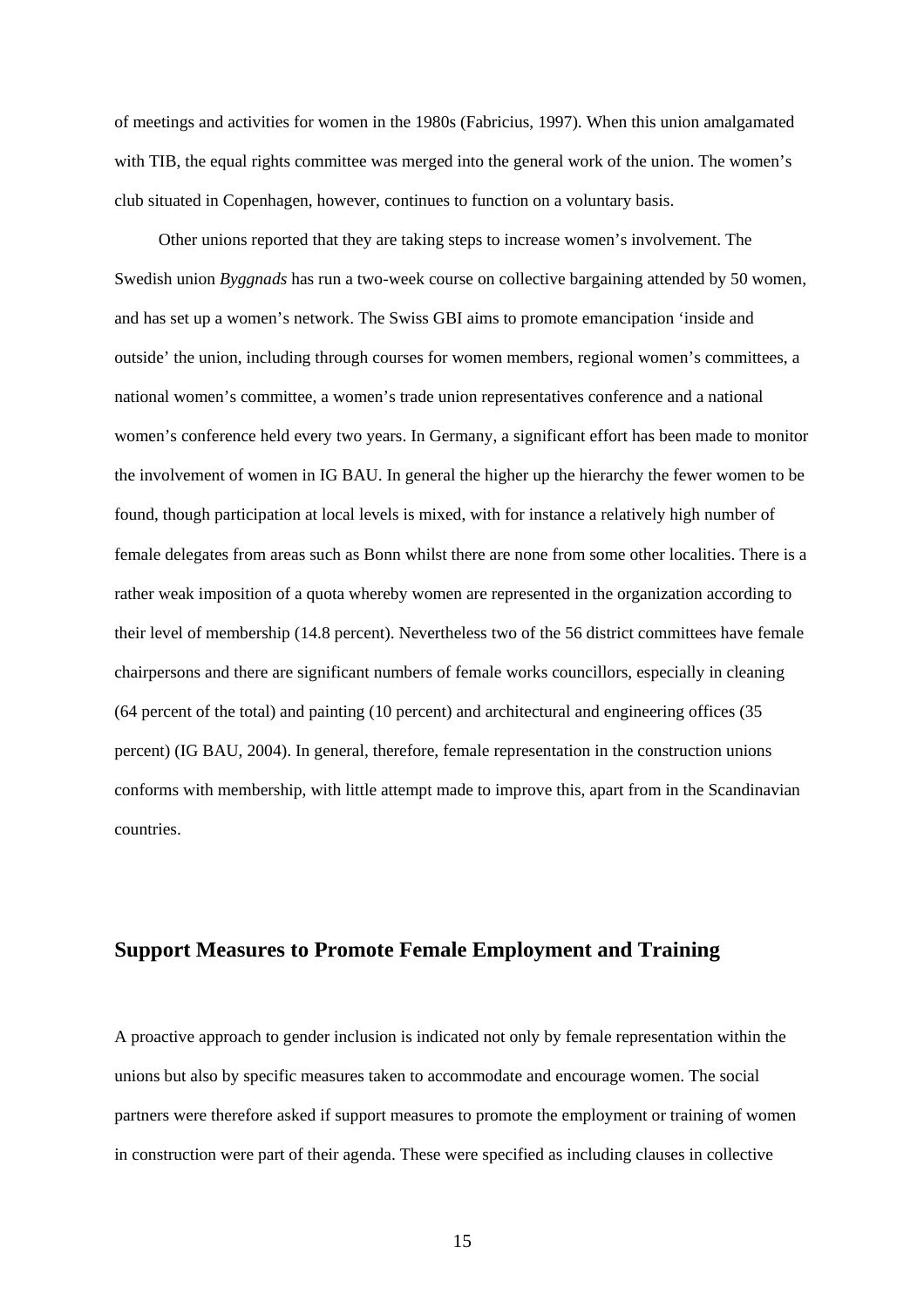agreements or participation in relevant networks or support programmes (concerning, for instance career guidance, training, recruitment, employment conditions, working time, childcare and other caring responsibilities, and health and safety).

 In terms of collective agreements, clauses on maternity leave and maternity pay were most often mentioned and no specific clauses were identified relating to training or working time. The Danish *Malerforbundet* additionally has policies on working conditions during pregnancy, as does the Czech union. 'Positive action' was only mentioned by one respondent, the Italian FILCA-CISL, in relation to the wood industry, where 30 percent of employees are women. In Spain, MCA-UGT has measures to improve access and career progression for women and a policy of 'horizontal' agreements is being introduced whereby gains made by women in one sector are automatically applied across all sectors.

 Overall, as apparent in Table 3, support is offered mostly in terms of participation in networks, though several unions also listed support programmes, for instance relating to childcare and health and safety or more general conditions of employment. *Rakennusliitto* in Finland is also involved in a special campaign in comprehensive schools to introduce construction occupations to girls, including visits to vocational schools. This was also the only union to refer to gender pay differentials as an important area of union concern. Women painters' pay is approximately 80 percent of men's, and such a gender pay differential applies to construction occupations generally in Finland and indeed throughout Western Europe.

#### [Table 3 about here]

 Whilst union support policies and programmes are not common, participation in networks or conferences on women in construction or related subjects is rather more widespread, although specific women's networks are still scarce. In Britain, the TGWU has a link with the campaign group Women and Manual Trades. *Rakennusliitto* again provides a prime example of 'good practice' in its support for female painters through networks and conferences. It organizes an annual national women's conference, focusing on collective agreement policies (such as health and safety in 2002),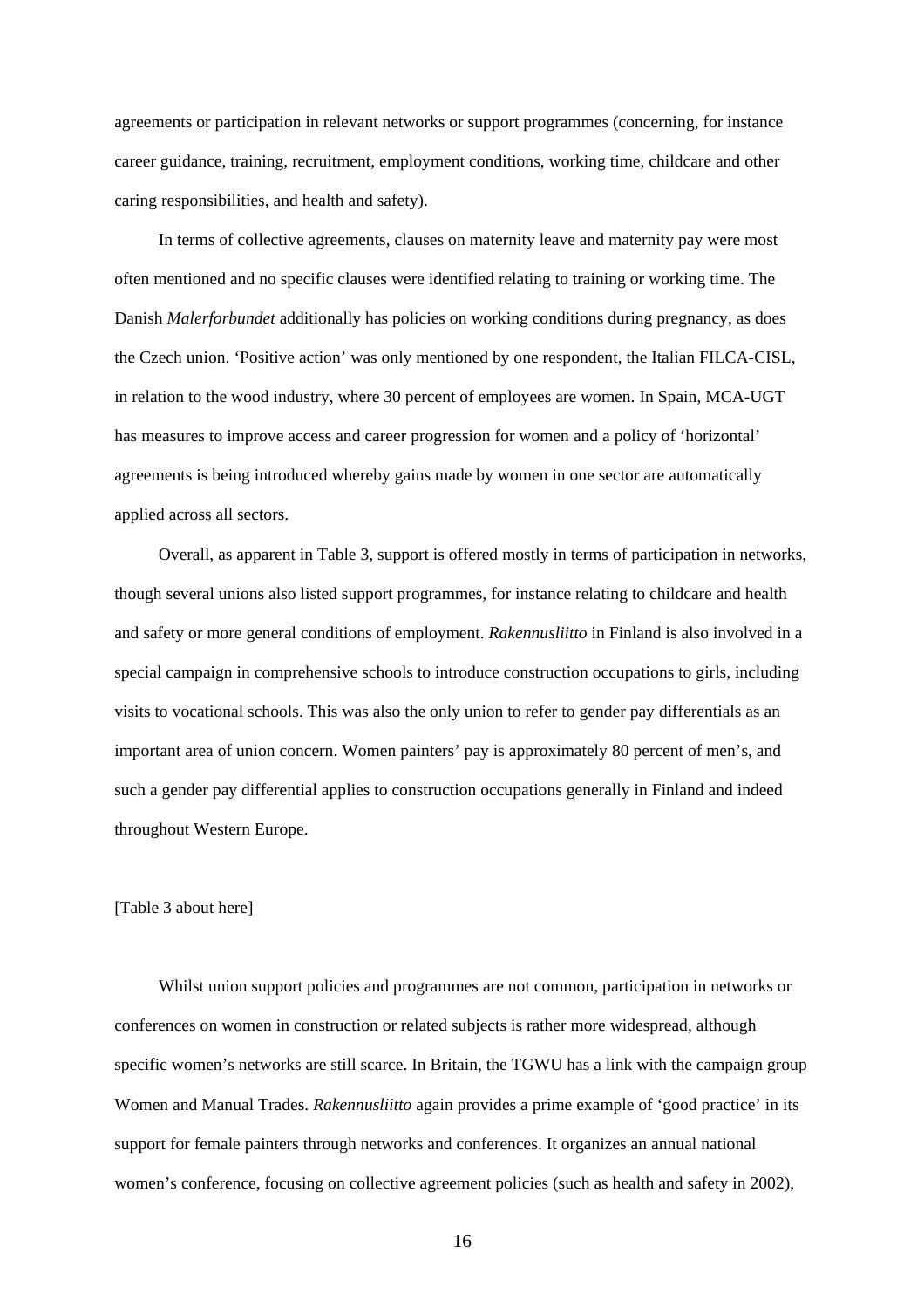social policies and broader societal questions. Involvement in the Femina Baltica network (a cooperation of Finnish Baltic women's organizations and the trade union movement in the Baltic countries) has led to participation in seminars in Lithuania, Latvia and Estonia on subjects such as violence towards women in their working life. The union acknowledges that such meetings have been very important for their women members as 'in the individual workplaces there are very few women employed'.

 Almost no employer federation has staff members or units dealing with women's or equal opportunities issues or participates in women's networks or conferences. The Construction Confederation in the UK indicated activities relating to career guidance, training, recruitment, employment conditions, childcare arrangements and health and safety. The Norwegian *Byggenæringens Landsforening* also participates in the women's network of the peak confederation NHO and, though having no specific programmes to promote women, stated that: 'there is a general wish to have more women in the construction industry. Therefore the larger companies try to recruit women, also in high positions.' The Swedish *Byggindustrier* also reported that 'to meet the expected labour shortage our members have decided to widen the target group for recruitment to include both women and immigrants [and this is one of our] most important tasks'.

 There are very few policies and programmes to support women's recruitment and retention in construction at the level of individual employers' federations or member firms. The French FFB reported policies specifically relating to women's recruitment and training, part of a nation-wide initiative, based on an agreement with six Ministries to promote the image of the sector and the training and employment of women. The FFB, uniquely, has also established a network of what are termed 'co-spouses' --- that is, women working with husbands and/or other family members in running a construction business. And some of the local FFB offices have set up projects with employment agencies and training centres for recruiting women.

 Several projects concerned with training or encouraging women to work in the industry, and retaining those that succeed, have been launched under the EC EQUAL programme aimed at countering gender segregation (EQUAL, 2003). These have often involved collaboration with one or both of the social partners, though this was not in the main reported in the survey responses, possibly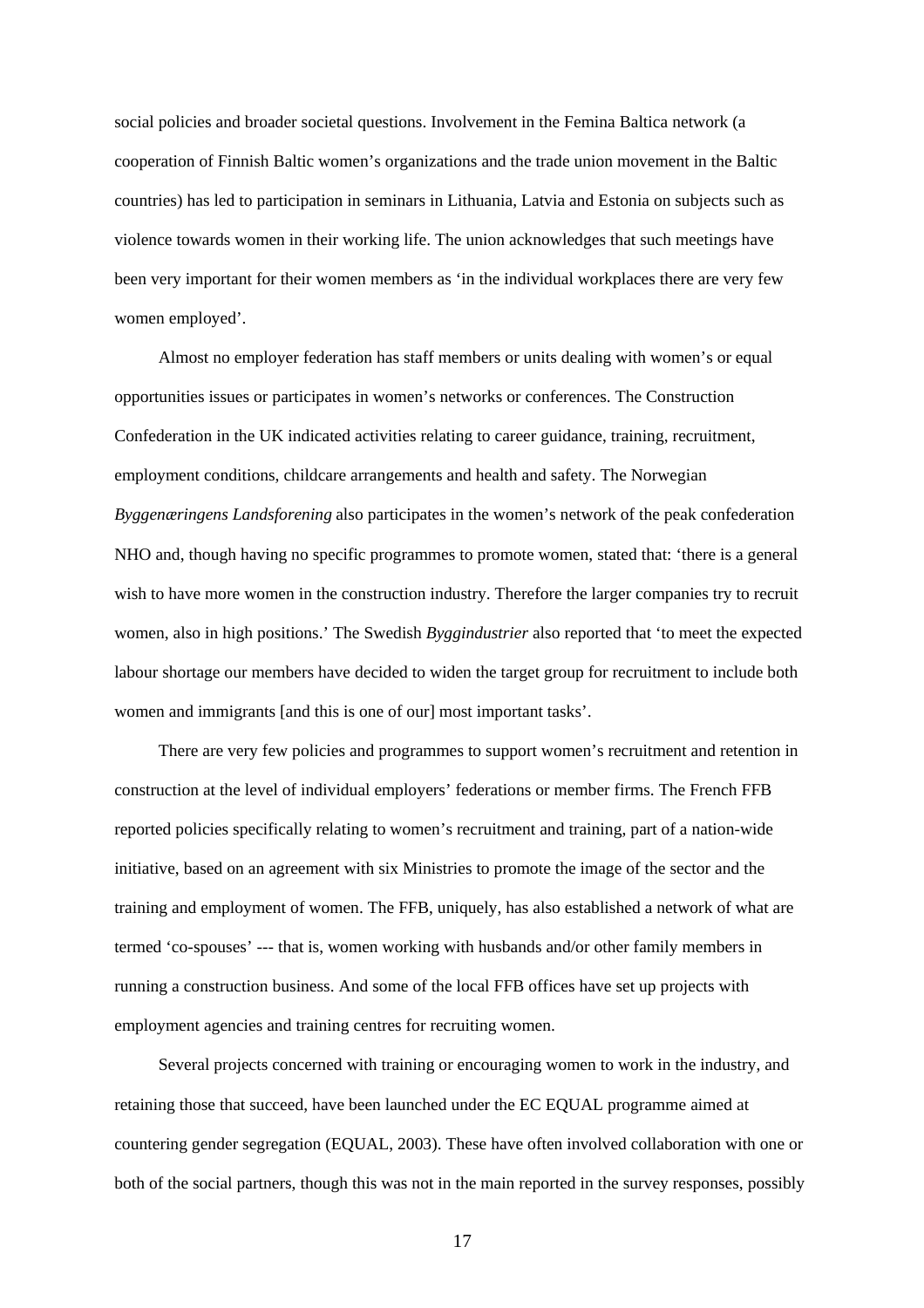because it occurs at regional or local levels. Swedish union involvement in the EC Libra project (*Byggnads*) also aims to achieve a more even gender distribution in construction, partly by promoting courses in building techniques to girls at secondary school and university level. In Spain and Austria, projects involving social partners train women in a variety of construction skills. However, the transition from these schemes into the mainstream of the industry remains a formidable obstacle.

 Overall, focused support measures related to the training, recruitment and retention of women in construction by either the unions or the employers' federations are not at all common, especially for skilled trades. There are some notable exceptions to the rule, such as the Finnish painters' union and the employers in France, Norway and Sweden. In the UK the employer-based Construction Industry Training Board (CITB) is also working with employers and other agencies in regionallybased 'collaborative partnerships' to increase female and ethnic minority representation in the industry.

## **Conclusion**

The extent of male domination in skilled building work in Western Europe, little changed over the last twenty years, whilst not unexpected, is nonetheless still striking. The picture of uniformity is surprising in the context of the diversity of labour markets, welfare and industrial systems in Europe. The male domination of construction is one of the most extreme examples of labour market segregation. Eastern Europe, where there is significantly greater integration of women into the workforce, provides a contrast to the picture in the west. The survey data confirm the pattern of extreme segregation, extending to the social partner organizations themselves, with the notable exceptions of the Danish and Finnish female painters and the actions of the Finnish painters' union. Women's inclusion in the construction sector is not a priority issue (or even on the agenda) for the majority of the social partners. The responses reflect, on the one hand, the 'conservatism' of an industry where it still remains acceptable to suggest that women lack an increasingly less essential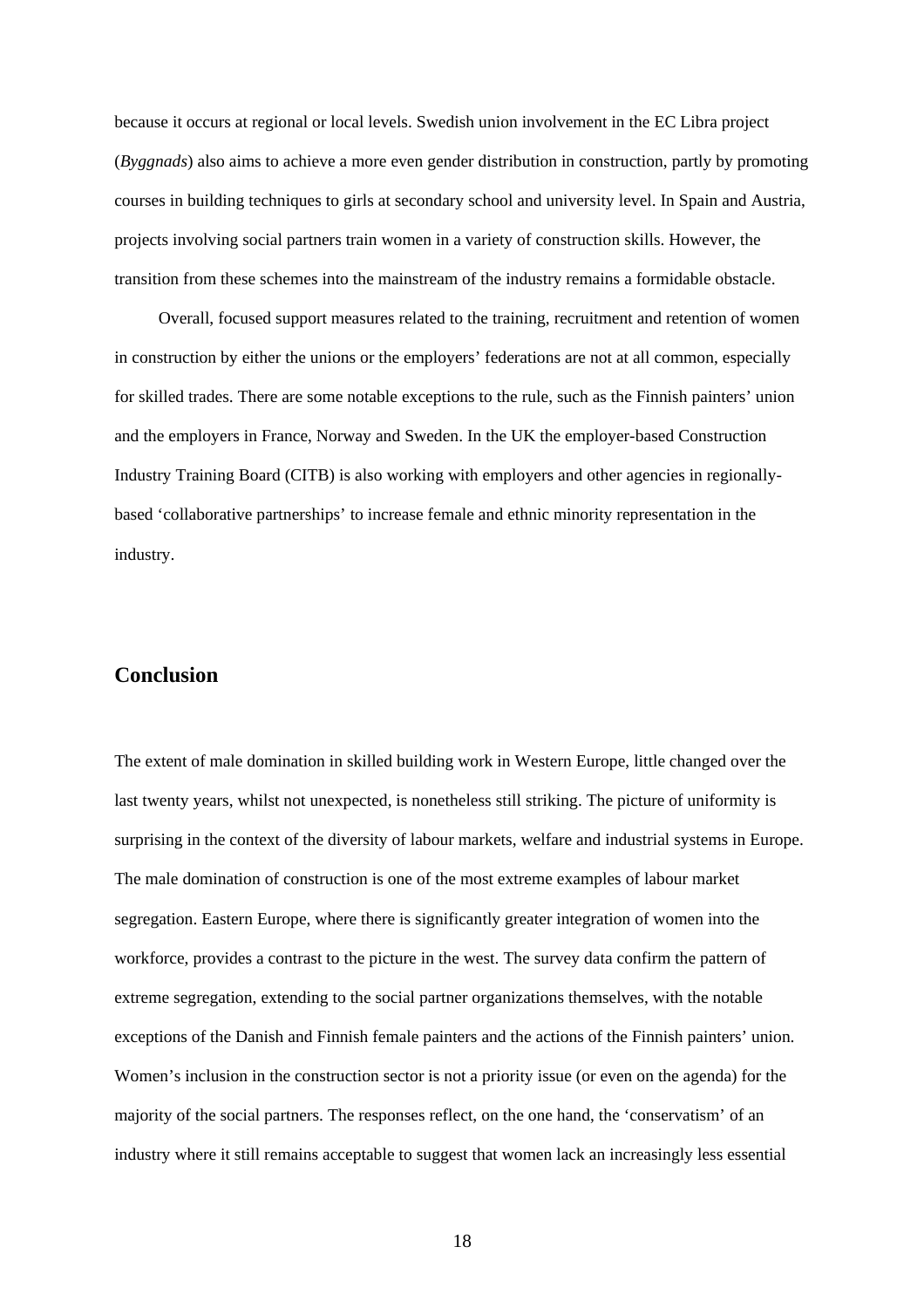requirement to do the job, physical strength. On the other hand, the responses pander to a 'discourse' of gender equality, but one that does not automatically lead to equal opportunity policies or programmes. Indeed, the theoretical equality of women and men in the labour market was given several times as a reason for inaction.

 In general, the social partners appear to have had little impact on the inclusion of women in the sector, showing more commitment in principle than in practice. The suggestions that only by changing production processes and by the increasing use of mechanization will women be allowed more access reflects the reluctance to address the often very different obstacles to inclusion from a variety of angles in a proactive way. Changing technology will not of itself bring about a change in the gender division of labour. And even with the removal of structural obstacles to integration, such as inappropriate and poor working and employment conditions and discriminatory recruitment practices, other more intangible obstacles will remain. The industry is still marked by a high level of health and safety risks in all countries, not improved by the persistence of a macho culture and the short-term concern with output at the cost of developing the potential of the workforce. This macho character, with its own language, jokes and working attitudes, continues to act as an important deterrent to entry by women. The social partners have the platform to start to make inroads and to change the industry from within, but still need to be encouraged to put women in construction on their agenda.

#### **REFERENCES**

#### **COPY-EDITOR: A LOT OF WORK NEEDED HERE I'M AFRAID!**

Bosch, G. and Philips, P. (2002) *Building Chaos: regulation and deregulation in the construction industry*, London: Routledge.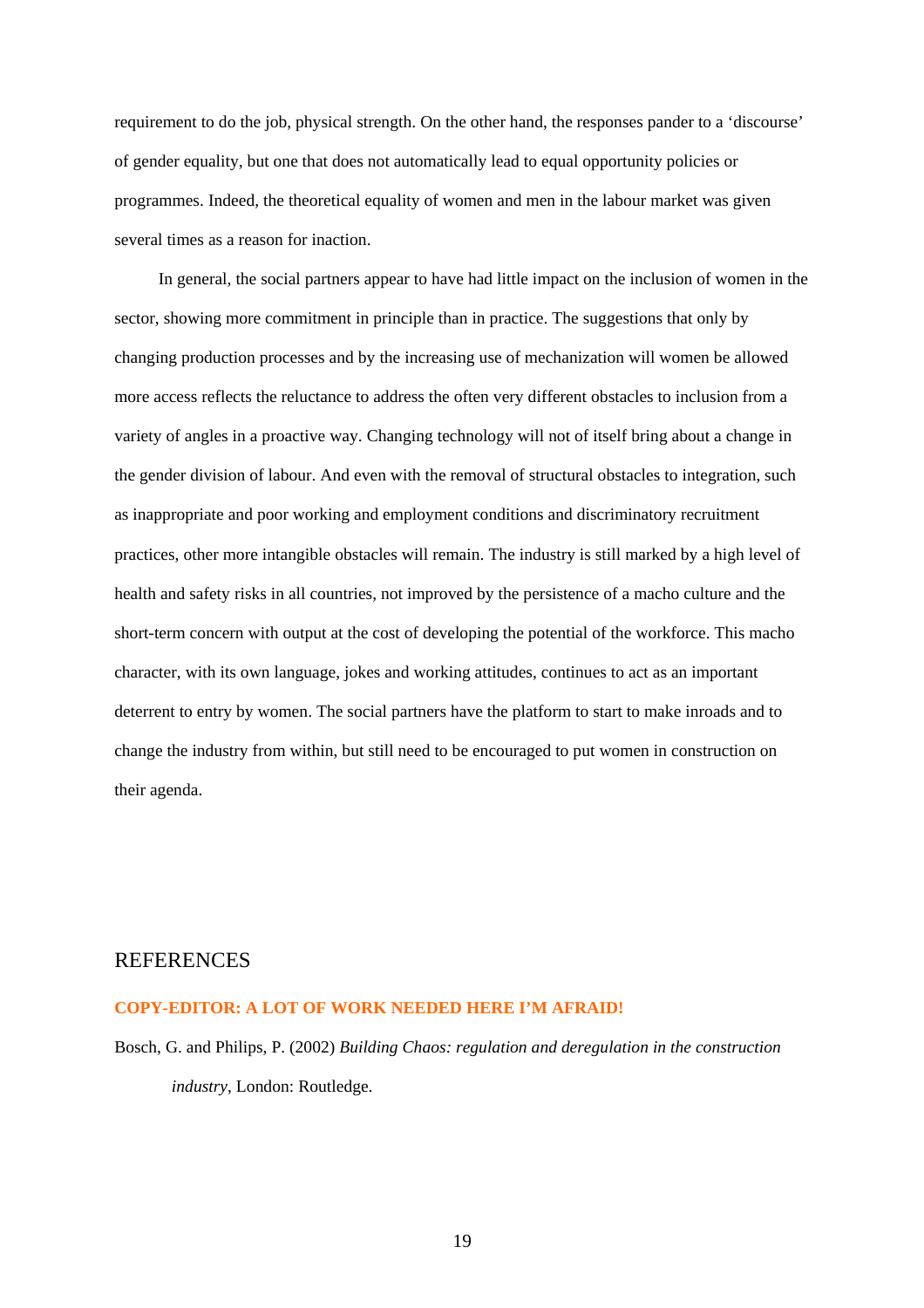- Byrne, J., L. Clarke and M. van der Meer (2005) 'Gender and ethnic minority exclusion from European construction: an international comparison', paper submitted to *Construction Management and Economics.*
- Byrne, J. and M. van der Meer (2002) 'Spain down the low track' in G. Bosch and P. Philips (eds), *Building Chaos. Regulation and Deregulation in the Construction Industry*, London: Routledge.

CITB (2002) *Survey of Employment by Occupation in the Construction Industry 2001.* 

- Clarke L., E. F. Pedersen, E. Michielsens, B. Susman and C. Wall (2004) *Women in Construction,*  Reed International/CLR Studies 2.
- Clarke L., E. F. Pedersen and C. Wall (1999) 'Balancing acts in construction: a study of two painters in Denmark and Britain', *NORA – Nordic Journal of Women's Studies*, 7 (2-3), 138-50.
- Clarke, L., J. Cremers and J. Janssen (eds) (2003) *EU Enlargement: construction labour relations as a pilot*, CLR Studies 1, Reed International.
- Clarke, L. and C. Wall (2000) 'Craft versus industry: the division of labour in European housing construction', *Construction Management and Economics* 18, 6, 689-98.
- Clarke, L. and C. Wall (2004) 'Now you're in, now you're out: women's changing participation in the building trades in Britain' in L. Clarke et al. (eds) *Women in Construction*, CLR Studies 2, Reed International.
- Cockburn, C. (1991*) In the Way of Women: Men's Resistance to Sex Equality in Organizations*, Basingstoke: Macmillan.
- Colgan, F. and Ledwith, S. (eds) (2002) *Gender, Diversity and Trade Unions: International Perspectives*, London: Routledge.
- Dickens, L. (2000) Collective bargaining and the promotion of gender equality at work: opportunities and challenges for trade unions in *Transfer,* 6, 2, 193-208.
- EC Consortium (2003) *Overcoming marginalization: structural obstacles and openings to integration in segregated sectors*, Final Report, Report submitted to European Commission under TSER/RTD Framework 5 programme, University of Westminster.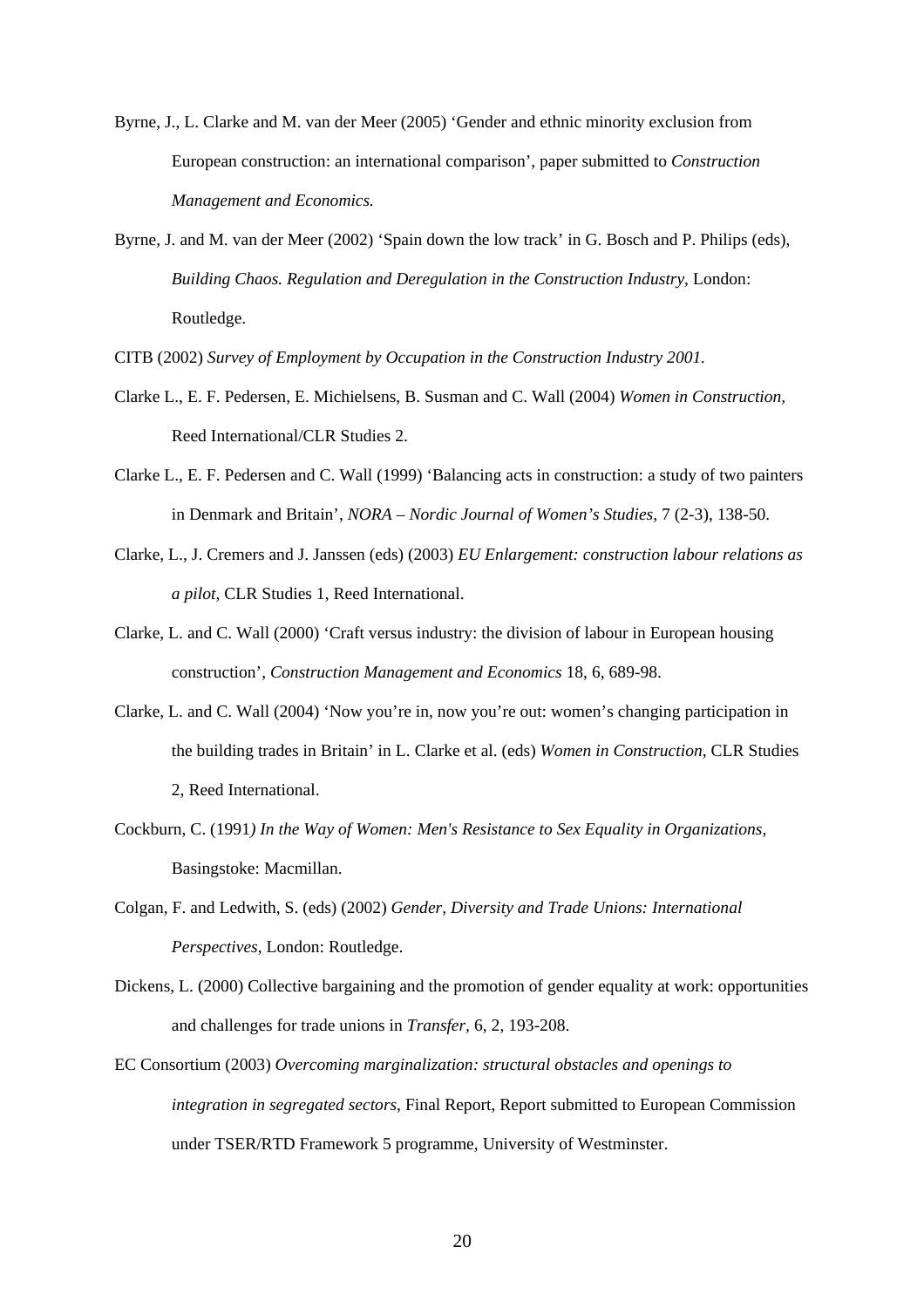- EIRO (2000) 'Equal opportunities, collective bargaining and the European employment strategy'. http://www.eiro.eurofound.ie/2000/05/study/tn0005402s.html
- EIRO (2001) 'Construction workers' union to organise new groups of workers' http://www.eiro.eurofound.ie/2001/10/inbrief/de0110202n.html

EQUAL (2003) http://europa.eu.int/comm/employment\_social/equal/index\_en.html

Esping-Andersen, G. (1990) *The three worlds of welfare capitalism*, Cambridge: Polity Press.

- EC (2001) *Joint Employment Report*, Luxembourg, Office for the Official Publications of the European Communities.
- EC (2002a) *European social statistics: Labour force survey results 2002*, Luxembourg: Office for Official Publications of the European Communities
- EC (2002b) *Industrial Relations in Europe*, DG Employment and Social Affairs, Luxembourg, Office for the Official Publications of the European Communities.
- EC (2003) *The sectoral social dialogue in Europe*, DG Employment and Social Affairs, Luxembourg: Office for the Official Publications of the European Communities.
- Fabricius, B. (1997) 'The Work for Equal Rights in the Carpenters and Joiners Union in Copenhagen', *CLR News* 3, Brussels: European Institute for Construction Labour Research.
- FIEC (2002) *FIEC Annual Report 2002*, Brussels: FIEC .
- Foley, J. R. (2003) 'Mobilization and change in a trade union setting: environment, structures and action', *Work, Employment and Society*, 17, 2, 247-68.
- Gonäs*,* Lena (2004)*.* Gender Segregation and the European Employment Strategy: Levels and Divisions, *European Journal of Industrial Relations*, 10, 2, p 139, 21p.

IFBWW (2003) *Gender Equity* http://www.ifbww.org/index.cfm?n=37&l=2

IG BAU (2004) *IG BAU:Typisch Frau*, 6 Ordentliche Bundesfrauenkonforenz, Proceedings, Frankfurt.

Janssen J. (2004) 'Eine kulturschande': female labour in the German construction trades at the beginning of the cold war' in L. Clarke et al. (eds) *Women in Construction*, CLR Studies 2, Reed International.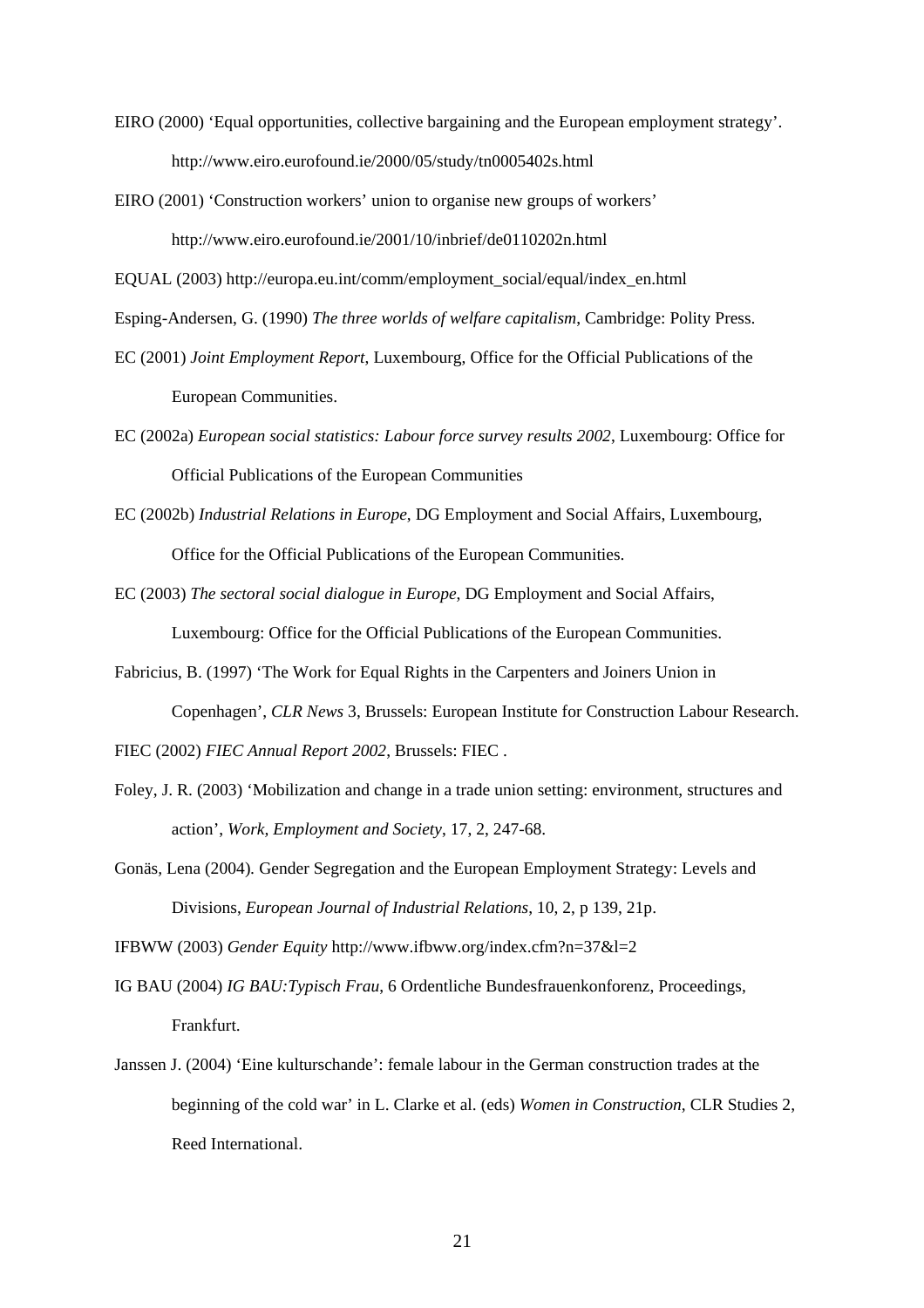- Kirton, G and A. Greene (2002) The dynamics of positive action in UK trade unions: the case of women and black members in *Industrial Relations Journal*, 33, 2, 157-72.
- Léonard*,* E. (2001) 'Industrial Relations and the Regulation of Employment in Europe', *European Journal of Industrial Relations*, 7, 1, p 27, 21

McBride, A. (2001) *Gender Democracy in Trade Unions*, Aldershot: Ashgate.

- Michielsens E., C. Wall and L. Clarke (1997*) A Fair Day's Work---Women in the Direct Labour Organisations*, London Women and Manual Trades (London) and Association of Direct Labour Organisations (Manchester).
- Michielsens, E., L. Clarke and C. Wall (2000) 'Diverse Equality in Europe: The Construction Sector' in Mike Noon and Emmanuel Ogbonna (eds) *Equality, Diversity and Disadvantage in Employment*, Basingstoke: Palgrave.
- Munro, A. (2001) 'A feminist trade union agenda? The continuing significance of class, gender and race', *Gender, Work and Organisation*, 8, 4, 454-71.
- Parker, J. (2003) 'We're on a road to somewhere: women's groups in unions', *Industrial Relations Journal*, 34, 2, 164-84.
- Pedersen, E. F. (2004) 'Painters in Denmark: a women's trade?' in L. Clarke et al., *Women in Construction*, CLR Studies 2, Reed International.
- Peters, A. (1996) 'The Many Meanings of Equality and Positive Action in Favour of Women under European Community Law---Conceptual Analysis', *European Law Journal*, 2, 2, 177-96.
- Pollert, A. (1999) 'Trade Unionism in Transition in Central and Eastern Europe', *European Journal of Industrial Relations*, 5 (July), 209-34.
- Rubery*,* J., D. Grimshaw, C. Fagan, H. Figueiredo and M. Smith (2003). 'Gender equality still on the European agenda—but for how long?', *Industrial Relations Journal*, 34, 5, 477, 21p.
- Schnepf, M., E. L. Laux and H. Baumann (1997) *European collective bargaining in the building industry*, Final Report, published by the Friedrich Ebert Foundation (FES) and European Federation of Building and Woodworkers.
- UCL (2001) *Report on the representativeness of European social partner organisations*, part 2, Louvain- la-Neuve: IST